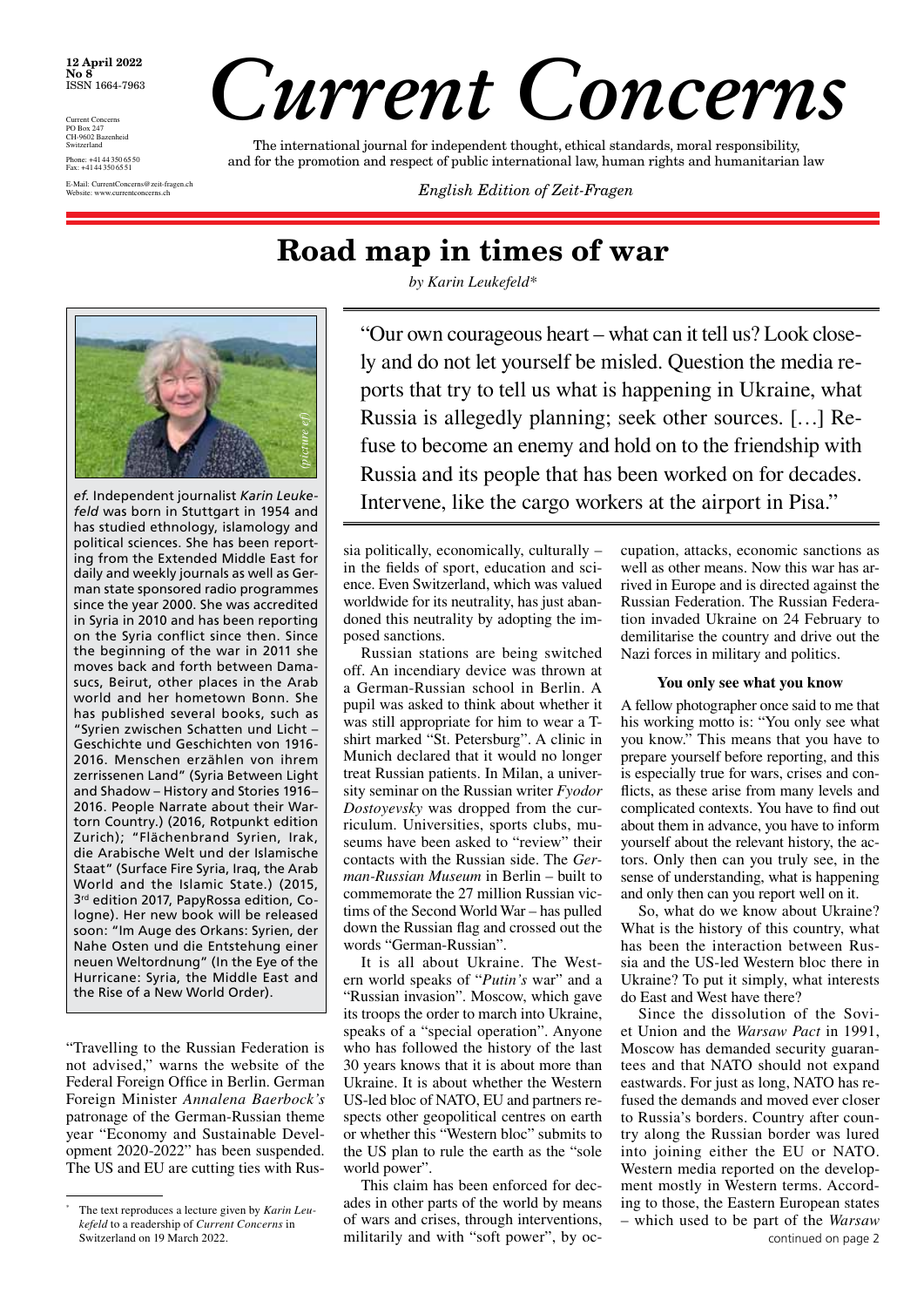#### **"Road map in times of war"** continued from page 1

*Pact* and were now all afraid of Russia – could not wait to join the Western alliances. After all, they were all afraid of Russia and only wanted freedom and democracy, which would be defended by the EU and NATO.

Today, NATO troops are deployed in all those places where, from Russia's point of view, they should not be. Since 1999, NATO has been in Poland, the Czech Republic and Hungary, since 2004 in Bulgaria, Estonia, Latvia, Lithuania, Romania, Slovakia and Slovenia. Albania and Croatia were added in 2009, followed by Montenegro in 2017 and Northern Macedonia in 2020. Ukraine and Georgia were to become the next new NATO members. Moscow continued to push for a security agreement and demanded Ukraine's neutrality – which was also established in the Ukrainian constitution until 2014. After the *Maidan coup* in 2014 – in the West they call it a "revolution" – Russia resumed control of Crimea. Under international law, this was classified by the West as an annexation. The tone and actions between NATO and Russia were exacerbated. NATO began training Ukrainian troops and stockpiling weapons. Russian media were persecuted as "disinformation channels" and considered as dangerous to the "Western democracies" as were the media of the "Islamic State in Iraq and the Levant" (IS).

During this time, something also happened that we in Germany or in other European countries did not really notice: The cooperation between the EU and NATO became ever closer and eventually so close that today – beyond the EU Parliament – one can hardly distinguish NATO from the EU. The heads of both organisations, *Ursula von der Leyen* and *Jens Stoltenberg*, increasingly appear in a double act at events of each other's organisations, and their statements are very similar.

#### **The refusal by the West**

For the year 2022, ten NATO manoeuvres along the Russian border between the Baltic Sea and the Black Sea have been planned, and in these also Ukraine wanted to and was expected to participate. Soldiers and war material had already been transported to the east for the major manoeuvres "Defender 2020" and "Defender 2021". In response, Moscow began a large manoeuvre along its external borders at the end of 2021. The USA warned of a Russian invasion of Ukraine, but no one met Moscow's political demands to create a common security architecture for Europe. Concrete plans put forward by Moscow were rejected by the West. So enough was enough, and Moscow was no longer prepared to be subdued and humiliated.

On 24 February, Russian troops invaded Ukraine.

The Western bloc in the UN Security Council condemned Russia and called Putin the aggressor. The majority of the UN General Assembly shared this view in a resolution "Condemning Aggression in Ukraine". From the beginning, the Russian view of these developments was denounced to such an extent that it hardly appears in the European, especially the Germanspeaking public. This is also due to the fact that Russian media such as *RT Deutsch* or *Sputnik News* were switched off in Germany as in the other European countries.

And yet politicians and military leaders in East and West – especially in the USA – had been warning against this development for a long time. Ukraine, the heart of Europe, disputed for generations, could have been of advantage for East and West if had neutrality been granted to the country. But US foreign policy continues to be guided by *Zbigniew Brzezinski*, who said that Ukraine should never be a partner of Russia. Today, Ukraine is synonymous with war. It is the beginning of another, bigger war that will be about a new world order. Russian Foreign Minister *Sergei Lavrov* said in Moscow a few days ago that Russia is the "last obstacle" for the West, before it can subdue China.

#### **The Shock Strategy**

For a long time, it had appeared to any observer as if the US was concentrating on its opposition to China and on preparing for a possible military confrontation in the South China Sea. But the war strategists in Washington had yet another plan that would first involve other competitors in war. The USA will not attack China directly, but via Russia, and uses the European states for this purpose. Washington hardly has to deploy any soldiers of its own, sells the Europeans US armaments and destabilises the competing European economy through an economic war that is supposed to be directed against Russia and China, but will cause massive damage to Europe.

Germany, which had profited more than any other country in Europe from cooperation with Russia, has capitulated. Not only since the fall of the Berlin Wall and the beginning of the *Clinton* administration in 1993 has Washington worked to divide the Eurasian continent, where Russia and Germany have key economic and political functions. One can speculate whether the "new era" in Germany would also have been possible under the *Merkel* government. The fact is that it was the new coalition formed by Social Democrats, Greens and Free Democrats which orchestrated the "new era" and accomplished it through massive anti-Russian propaganda. This government had only been in office

for three months when they yanked Germany's foreign and peace policy around by 180 degrees, while the country's peaceoriented population was virtually in shock after the start of the war in Ukraine. Not a word was said about their own political mistakes, which had provoked their longtime partner Russia to take this step. No pause, no dialogue, no talks, no diplomacy.

#### **The deception**

"Ready, because you are" was the election slogan of the Greens with their top candidates Baerbock and *Habeck*. The current Chancellor *Olaf Scholz* and the Social Democrats campaigned with the slogan "Respect for you". They would push, they claimed, for the ecological modernisation of the economy to save the world from climate collapse. More social justice and recognition, more cohesion in society and a strong Europe were promised.

Today we know that these politicians deceived the public with fine words and announcements. The new government is ready for war against Russia, not for friendship and international understanding, not for respect or justice.

Russia is facing a barrage of unilateral economic sanctions, which – because they are unilateral – do not comply with the UN Charter. Christian Democrat Member of the European Parliament *Manfred Weber* is not the only person demanding "weapons, weapons, weapons" for Ukraine. The selfcommitment of previous federal governments not to supply weapons to war and crisis zones is now wastepaper. Germany is sending weapons to Ukraine, and fighters and mercenaries, also from Germany, are following right behind. As recently as in June 2020, the Greens submitted a motion to the Bundestag demanding the withdrawal of US nuclear missiles from Büchel in the Eifel and an end to Germany's "nuclear participation". However now the government is declaring its entitlement to "nuclear participation", although the Bundestag (German parliament chamber) decided on the opposite claim years ago. New fighter jets are ordered from the USA so that nuclear bombs can also be transported to the target.

The German Foreign Minister does not talk about diplomatic initiatives to end the war. Baerbock wants to "ruin Russia" and also work out a new China strategy. For the first time in the history of the Federal Republic of Germany, the Foreign Ministry is working "in a leading role" on a "National Security Strategy". Germany was "ready" for a stronger international commitment to peace, said the minister. "Foreign policy will be shaped with a clear compass of values in hand". And everyone should join in: The parties, the Bundestag, experts as well as civil socie continued on page 3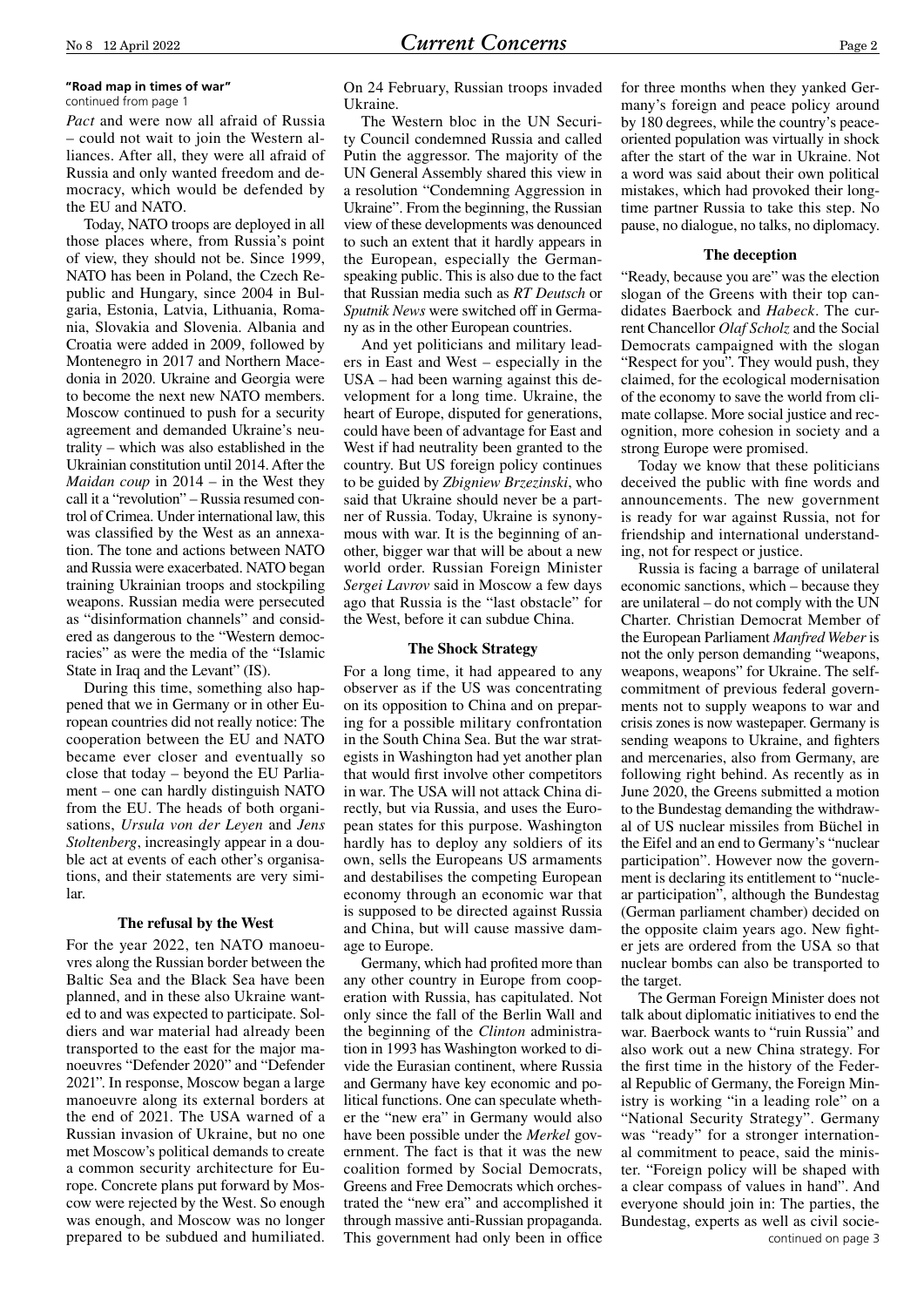#### **"Road map in times of war"**

continued from page 2

ty actors are to work together with national and international partners. Then Berlin wants to link this new "security strategy" with the plans of EU and NATO.

The EU, which was awarded the Nobel Peace Prize only ten years ago, is supplying weapons using a fund called the EU Peace Facility. A simple way of borrowing for peace is being used for the first time for the war in Ukraine.

NATO is also supplying weapons. Thousands of fighters from NATO countries are moving as mercenaries to meet the flow of refugees from Ukraine. In the USA, 20,000 have already registered with the Ukrainian consulate. One of these volunteers tells the German radio station *Deutsche Welle* (DW) in New York: "I want to help the weak, defend the helpless and give them courage." DW accompanied the man to a shop for combat equipment where he stocked up. He said he wanted to "take away people's fear and help get refugees out of the country safely".

#### **Roadmap in times of war**

How can we stay in communication despite the cries of war? How can we position ourselves so as to resist propaganda, confusion and enemy images? Is there a roadmap in times of war?

It is important to understand the conflict, to analyse events. It is helpful to look at the different levels: international, regional, local. It is also important to look at the conflict from different perspectives. Since it is an international conflict between Russia and the US-led Western bloc with NATO and the EU, they and their respective interests are the actors on the international level. Another important actor is China, which has allied itself with Russia beyond the *Shanghai Cooperation Organisation* (SCO).

Regionally, the interests and perspectives of affected states, i.e., Ukraine, Russia and their neighbouring states and regions, must be taken into account. In the north, these are the Baltic and Scandinavian states and alliances of the Baltic and Arctic regions. In the south, it is Turkey and the Black Sea region, including the Mediterranean.

Locally, we see a conflict in Ukraine between the Donbass and Kiev as well as the war that has been going on in the south-east of the country since 2014.

To understand different interests and perspectives, it is recommended to apply the "seven journalistic W-questions". It should be noted that these questions must always be asked in at least two directions:

- Who (did something) who refrained from doing something?
- What (did they  $d$ o) what did they refrain from doing?
- Where (did they do it) where are the actors?
- When (did they do it) development of the escalation?
- How (did they do it) militarily or otherwise?
- Why (did they do it) the background for both/all actors?
- Where (is the information from) what are the sources?

It is important to research the antecedents of the conflict politically, historically, socially. This also involves the question: who is allied with whom, who is at enmity with whom, etc.? And one will find that alliances and enmities can also change when the interests of the actors change.

In times of war, however, the journalistic rules are usually not observed by the media. Media become a party to the war and, at least in the states and alliances involved, report one-sidedly and spread propaganda. It is therefore advisable to look into the media of other countries and on other continents. This promotes understanding of their view of events. And we learn something about ourselves and our perspectives. Looking at the perspective of others is a good corrective.

countries were then haughtily classified as "failed states" and forced into financial dependence on international financial institutions – the "curse of the evil deed" of permanent interference, as *Peter Scholl-Latour* excellently described it in his book of the same name, "Der Fluch der bösen Tat" (The Curse of the Evil Deed).

Heard from other continents, many things sound different than in our daily news. There, opposition to war had already been stirring long before the Ukraine crisis, because war and the plundering of resources have been more than well-known there. As a representative of other voices in Africa, the Middle East or Asia, I would like to remind you of the book "Open Veins of Latin America", in which the journalist and writer *Eduardo Galeano* from Uruguay describes the consequences of 400 years of colonial rule decades ago:

*"They left us [...] gardens that became deserts, fallow fields, hollowed mountains, rotten water, long caravans of unfortunates condemned to an early death, and empty palaces full of ghosts. [...] We Latin Americans are poor because the ground we walk on is rich."*

"Heard from other continents, many things sound different than in our daily news. There, opposition to war had already been stirring long before the Ukraine crisis, because war and the plundering of resources have been more than well-known there."

Analysis, discussion about the war and its causes should take place in conversation, in exchange with as many others as possible. Newspaper articles, texts, books or lectures sharpen our view and we learn to look beyond what affects us daily through the media. In this way, we can find ways to overcome isolation and powerlessness in the face of the prevailing propaganda and hostility.

#### **Widening our horizons**

As Russia and the US/EU/NATO bloc are confronting each other also in other parts of the world, we should look to Asia, the Middle East, Africa and Latin and South America to investigate how what is happening around Ukraine is perceived there. The peoples on these other continents have come to know Europe and the USA as colonial powers and "empires". They have experienced Western condescension and arrogance and often centuries of Western interference – an interference that prevented self-determination and social, economic and political development, exploited resources and people and left countries unstable and devastated. These

Very recently, the opposition to Western policies has become louder. A representative example is a statement by the Mexican government, which rejects an EU Parliament resolution – directed against the Mexican government and President *Lopez Obrador* – with harsh words:

*"[...]Mexico is a peaceful country that has chosen non-violence, we stand for dialogue, not war. Under no circumstances do we send weapons to any country, as you are doing now. [...] And do not forget that we are no longer anyone's colony. Mexico is a free, independent and sovereign country. Evolve, leave behind your interventionist mania that you hide behind good intentions. You are not the world government; and do not forget what Benito Juárez said, that giant of the Americas: 'Among men, as among nations, respect for the rights of others is peace.'"*

#### **Looking at us**

"Lay Down your Arms" – is the title of a book published in 1889 that made *Ber*continued on page 4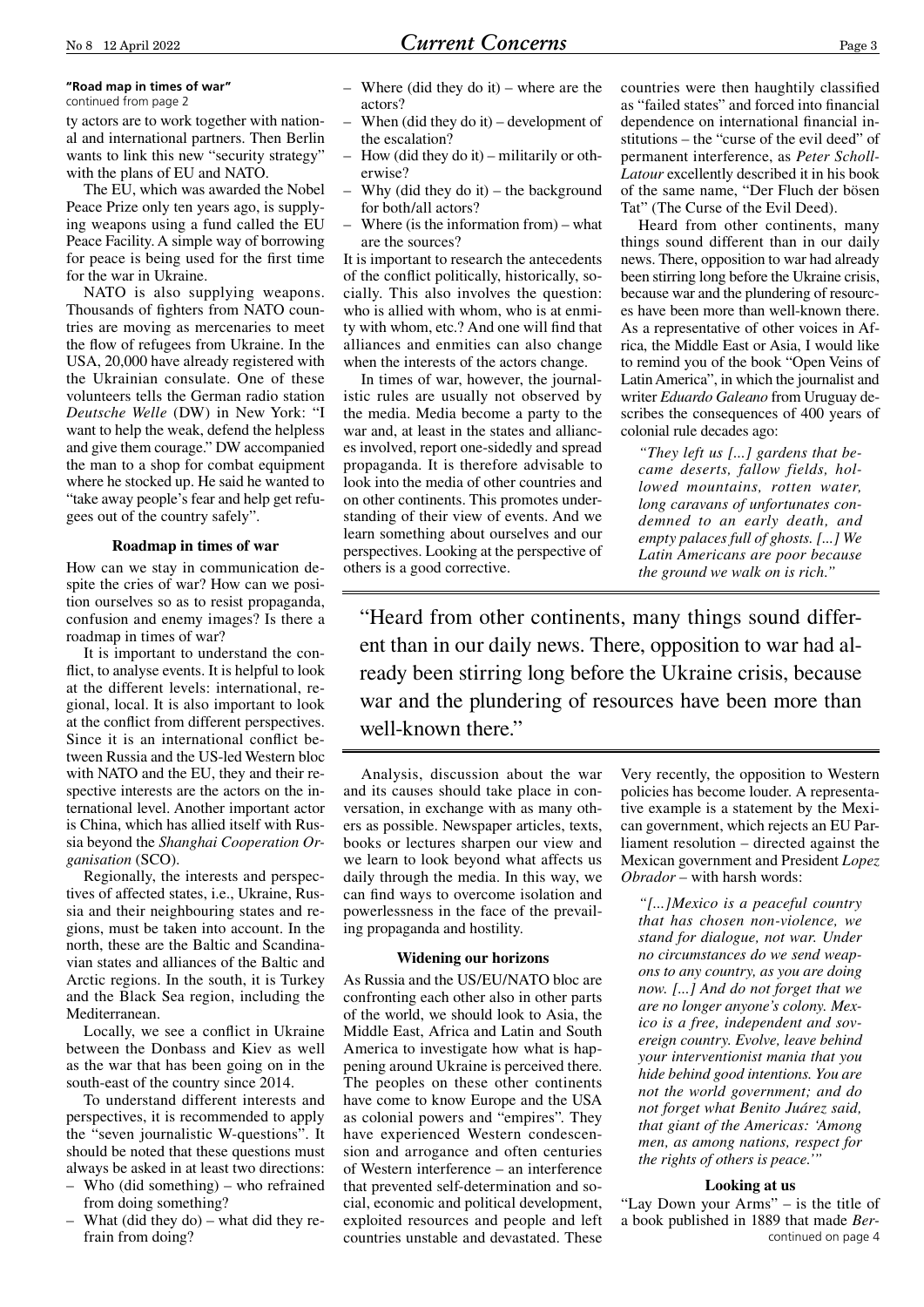## **"Road map in times of war"**

*tha von Suttner* – that campaigner for disarmament and peace – famous throughout Europe. A few years later, the *German Peace Society* (DFG) was founded in Berlin – which was at that time called the "citadel of militarism". Peace movements have been in existence in Germany and Europe for more than 100 years, and yet these decades have been full of wars. Why so? Why were these wars not prevented? This question is important because

*"there would be enough money, enough work, enough to eat if we distributed the world's wealth properly instead of making ourselves slaves to rigid economic doctrines [...]. Above all, we must not allow our thoughts and efforts to be diverted from constructive work and misused for the preparation of a new war."*

These words are taken from an interview in which *Albert Einstein* talks about peace. It can be read in a 1933 letter from Albert Einstein to *Sigmund Freud* or – in German – in a little book published in 1972 by *Diogenes* entitled "Warum Krieg? (Why War?)". The core of this booklet is an exchange of letters between Albert Einstein and Sigmund Freud from the late summer of 1933. At that time, the League of Nations had asked Einstein to discuss a freely chosen issue in a free exchange of opinions with a person of his choice. Einstein turned to Siegmund Freud and chose what seemed to him at the time "the most important question of civilisation": "Is there any way of delivering mankind from the menace of war?"

The advances of technology made this an existential question, Einstein wrote to Freud; all efforts to solve it had "failed to a frightening degree". At the time, Einstein posed this existential question against the background of the First World War and in view of the rising fascism in

continued from page 3 "But [...] what if you do not want to get in line at all? Or what if you understand the other side that has gone to war, even though nobody wants war at all?"

> Europe. Soon after this correspondence – which, by the way, was only distributed in a print run of 2000 copies at the time – the Second World War began with the invasion of Poland by the German Wehrmacht, bringing terrible destruction and the use of atomic bombs in Hiroshima and Nagasaki.

> How can it be possible that the youth of Europe today know how to save the climate and yet know next to nothing about the causes of crises and wars! Why was the danger of war in Ukraine not seen? Because we were poorly informed? Because we did not take our neighbour Russia seriously? Because we ignored wars in other parts of the world? Because we think we are the "good guys" with the right values?

> Is it not rather our war, which the West has fought in other countries with other actors in various ways – to secure wealth, raw materials, transport routes, control – that has returned to us?

#### **What is to be done?**

In times of war, one is expected to support "one's own", the others are the "aggressors". When Germany declared war on Russia in 1914, Kaiser *Wilhelm II* aligned the population with the words: "I know no more parties, I know only Germans." US President *George W. Bush*  said after 11 September 2001: "You are either with us or against us" and started the "war on terror" that has been continued to this day.

But what if you do not want to join "your own"? Because – as the writer *Christa Wolf* has Cassandra say – because you do not want to be "deceived by your own"? And what if you do not want to get in line at all? Or what if you understand

the other side that has gone to war, even though nobody wants war at all? There is a difficult decision to be made that no one can take away from you. Which path can you take in times of war?

A very personal guide always accompanying me comes from a children's book. It tells the story of the girl *Nuni* and her long journey home from the "fence at the end of the world". On her way over mountains, lakes, through forests and the desert of everyday life, she is helped by the stars. She meets the calendar man and many animals whose wisdom, humour, timidity or confidence encourage her and show her that she must rely on her own courageous heart.

#### **Our own courageous heart – what can it tell us?**

Look closely and do not let yourself be misled. Question the media reports that try to tell us what is happening in Ukraine, what Russia is allegedly planning; seek other sources. Talk to family, friends, neighbours and colleagues about what you have found out about what is happening in Ukraine, but also about other theatres of war and injustices. Refuse to become an enemy and hold on to the friendship with Russia and its people that has been worked on for decades. Intervene, like the cargo workers at the airport in Pisa. They found out that weapons were being transported in crates and containers declared as humanitarian cargo for Ukraine.

In Germany, the situation is difficult, anyone not falling in line is denounced. In Switzerland, you will have to defend your neutrality. You will only be able to preserve it if you keep EU and NATO off your country.

## *Current Concerns* The international journal for independent thought, ethical standards, moral responsibility, and for the promotion and respect of public international law, human rights and humanitarian law **Subscribe to Current Concerns – The journal of an independent cooperative** The cooperative Zeit-Fragen is a politically and financially independent organisation. All of its members work on a voluntary and honorary basis. The journal does not accept<br>commercial advertisements of any kind and receiv Annual subscription rate of CHF 40,-; Euro 30,-; USD 40,-; GBP 25,-<br>for the following countries:<br>Australia, Austria, Belgium, Brunei, Canada, Cyprus, Denmark, Finland, France, Germany, Greece, Hongkong, Iceland, Ireland, Israel, Italy, Japan, Kuwait, Annual subscription rate of CHF 20,-; Euro 15,-; USD 20,-; GBP 12,50 for all other countries. Please choose one of the following ways of payment: - send a cheque to *Current Concerns*, P.O. Box, CH-9602 Bazenheid, or - send us your credit card details (only *Visa*), or - pay into one of the following accounts: CH: Postscheck-Konto (CHF): 87-644472-4 IBAN CH91 0900 0000 8764 4472 4 BIC POFICHBEXXX CH: Postscheck-Konto (Euro): 91-738798-6 IBAN CH83 0900 0000 9173 8798 6 BIC POFICHBEXXX<br>D: Volksbank Tübingen, Kto. 67 517 005, BLZ 64190110 IBAN DE12 64 A: Raiffeisen Landesbank, Kto. 1-05.713.599, BLZ 37000 IBAN AT55 3700 0001 0571 3599 BIC RVVGAT2B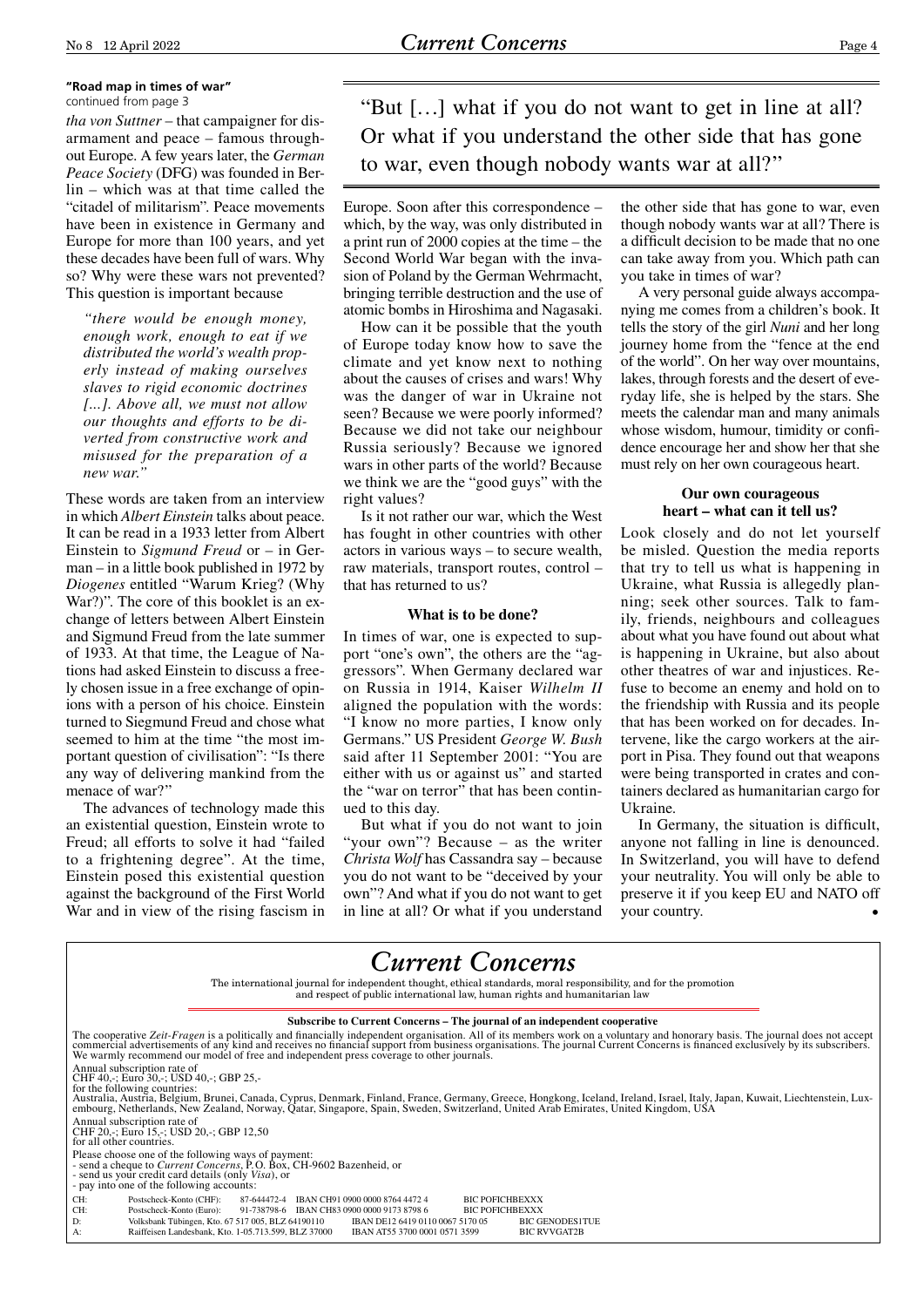# **Never to forget – 23 years since the beginning of NATO aggression on Serbia (the FRY)**



*In keeping with the tradition maintained over all previous years, the Belgrade Forum for the World of Equals is marking 24 March, remembering this day back in 1999 when the NATO Alliance's illegal and criminal aggression against the Federal Republic of Yugoslavia (the FRY) began, thus paying tribute to the fallen defenders of the motherland and the killed civilians.*

This aggression was the first war on European soil waged since the end of World War II. As the bombs and cruise missiles thrown by the most powerful military machinery in the history of civilization were busy destroying a small European country, they also destroyed the European and global security system based on the UN Charter, the OSCE Final Act and the *Paris Charter*. To this day, Europe and the world still suffer the severe consequences of that destruction. In the process, NATO allied with the so-called KLA, a separatist-terrorist formation, as its infantry wing, thus boosting separatism and terrorism.

On 23 March 2022, at 11:00 a.m., representatives of the Belgrade Forum, together with its partner *Club of Generals and Admirals of Serbia* and other patriotic-oriented organisations, will lay a wreath at the Monument to Serbian children killed during the aggression in the Tašmajdan Park. During the ceremony, *Dragutin Brčin*, Director of the Belgrade Forum, will address the audience on behalf of the Forum. Next, around the noon, representatives of the Belgrade Forum and the *Club of Generals and Admirals of Serbia*, together with other patriotic organisations, will pay tribute to all victims of NATO aggression at the monument "Eternal Fire", in Novi Beograd. On the occasion, General *Luka Kastratović*, ret., President of the Executive Board of the *Club of Generals and Admirals of Serbia*, will address the audience.

The Belgrade Forum invites all patriotic organisations and individuals that cherish the memory of the fallen members of the Serbian military and security forces and all those killed in the aggression, to join these events and thus pay their respect for the fallen defenders and civilians.

#### **Strategy of military expansion to the east began as early as 1999**

At present, we are witnessing calls for observance of international law and blaming other countries for violating it, cynically made by the USA, the UK, Germany and NATO as a whole, that is, the exactly same countries and bodies that had themselves illegally attacked the FRY without a UN Security Council decision, the same ones who intentionally used missiles filled with depleted uranium and other banned weapons to deliberately and indiscriminately bomb our country's infrastructure and the civilian targets, killed children, women, hospital patients and civilians, and who openly conducted smear campaigns against the Serbian people in global media.

The marking of the beginning of the 1999 NATO aggression against our country is another opportunity to recall all their crimes and atrocities and to remind our public, especially the youth, of the horrors and damage the aggression caused, as well as of the consequences of which many are yet to be remedied. The precedent of aggression executed without the UN Security Council approval was reused in the subsequent aggressions in Afghanistan, Iraq, Libya, Syria. NATO's aggression against the FRY in 1999 was a stepping stone in bringing to life the strategy of military expansion to the East, closer to the Russian borders, which is the root cause of the Ukrainian crisis.

#### **War damage from NATO aggression since 1999**

During 79 days of unrelenting attacks on the FRY, from 24 March to 10 June 1999, the mass-scale assaults of NATO aviation sending missile systems and other weapons from air, waterways and land, with collaboration comprising the terrorists Albanian KLA, the regular army of the Republic of Albania, the mercenaries recruited and financed by Western states, and the instructors and special operation units of the leading Western states, has

indiscriminately killed members of the Yugoslav Armed Forces and law enforcement agencies of the Republic of Serbia, as well as civilians including children, and destroyed cultural monuments, churches and monasteries, devastated military, economic, strategic and traffic infrastructure, business facilities, civilian facilities and institutions, schools, kindergartens, hospitals, and even the public broadcaster – the Radio Television of Serbia, killing 16 of the *RTS* employees. Over the course of this aggression, NATO carried out 2,300 airstrikes on 995 facilities throughout the country, and its 1,150 fighter planes launched some 420,000 projectiles with the total mass of 22,000 tons, including depleted uranium weapons.

About 4,000 casualties were estimated, of whom some 3,000 civilians and 1,031 members of the army and the police. 89 children were killed. In total, more than 12,000 people were wounded, of whom about 6,000 civilians including 2,700 children, and 5,173 soldiers and police officers. 25 persons are still listed as missing.

Since the precise list of civilian casualties has not been established yet, the Belgrade Forum reiterates its appeal to the state authorities to finally see to this sad task being completed. In their attacks on the Federal Republic of Yugoslavia, NATO forces employed approximately a thousand aircrafts (fighters, fighter-bombers, bombers, spy planes, etc.); the largest share in the air attacks had the forces of the USA, UK and Germany, albeit with significant roles in the aggression also played by other members.

The air assaults destroyed and damaged 25,000 residential buildings, disabled 470 km of roads and 595 km of railways. They also inflicted damage to 14 airports, 19 hospitals, 20 health centres, 18 kindergartens, 69 schools, 176 cultural monuments, and 44 bridges, while leaving additional 38 totally destroyed. Among the latter, of special significance are the destruction of two oil refineries (in Pančevo and Novi Sad), the demoli-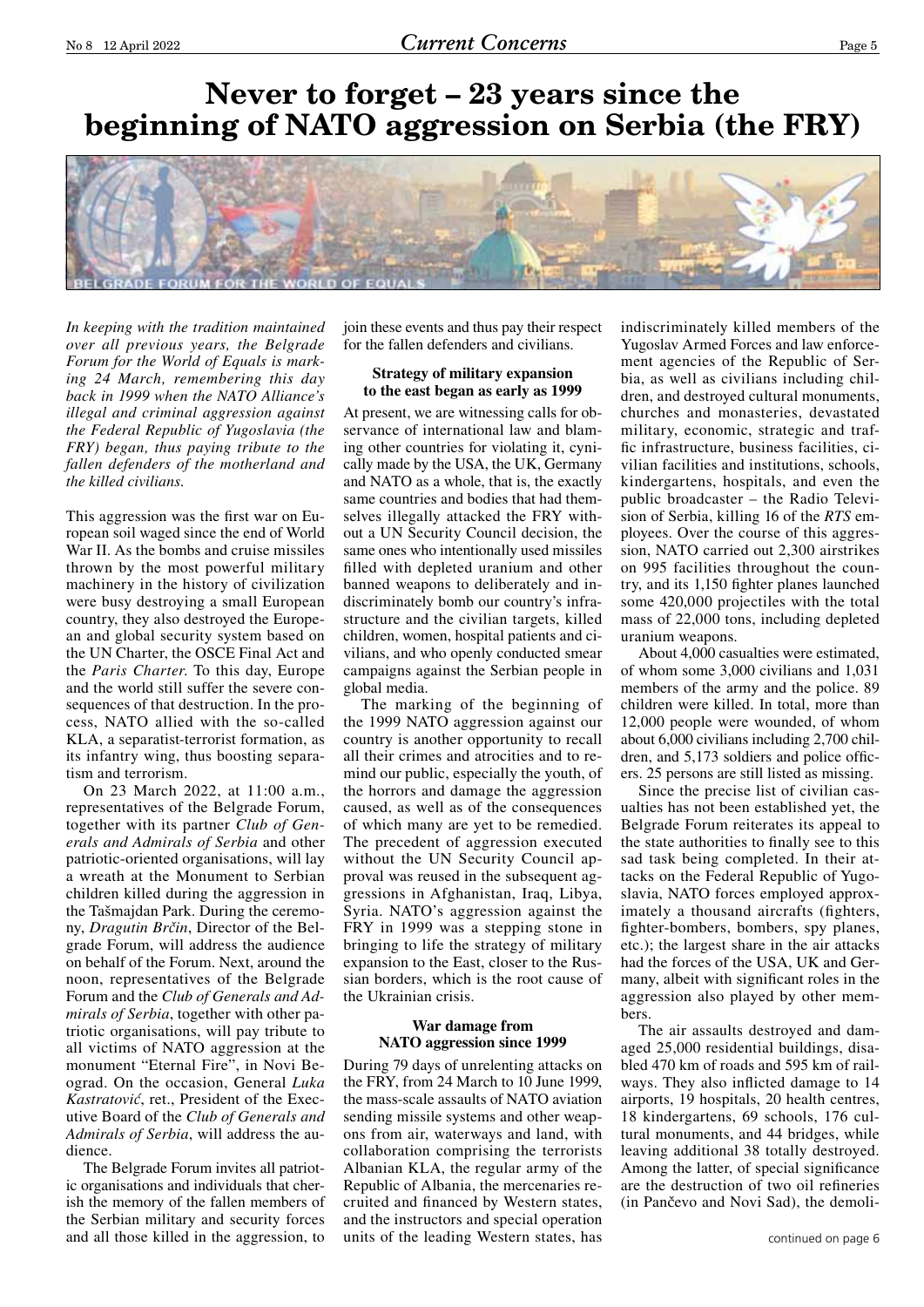#### **"Never to forget – 23 years …"** continued from page 5

tion of the *Avala* Broadcasting Tower, the building of the Serbian Radio and Television, the Petrochemistry Complex in Pančevo, the bombing of bridges in Novi Sad, the *Zastava* automobile factory in Kragujevac, the Embassy of the People's Republic of China, and many other civilian targets. Estimates are that some 38 % of targeted facilities were of a civilian purpose. The war damage was estimated to about USD 100 billion.

#### **And the late effects until …?**

During the bombing of the territory of the Republic of Serbia, ammunition banned under the Geneva Convention was routinely used, with in total 15 tons of uranium dumped on Serbia. As a direct consequence of missiles filled with depleted uranium, in 2015 Serbia was announced to be the top-ranking country in Europe in terms of mortality from malignant tumors. In addition, about 1,000 cluster bombs were dropped on 219 locations on an area of  $23,000 \text{ km}^2$ , killing a large number of civilians. As a result of that,

from the end of the aggression until 2006, 6 people perished from detonated cluster bombs throughout the territory of Serbia and Montenegro, while additional 12 were wounded.

In all likelihood, all those who fell victims to the delayed effects of missiles with depleted uranium, unexploded cluster bombs and other lethal means, will hardly ever be exactly accounted for. The Belgrade Forum invites the competent state authorities to ensure the continuation of the work of special bodies tasked with determining the consequences of the use of depleted uranium weapons and other means and methods employed during the NATO aggression.

The aggression ended on 10 June 1999, upon the signing of the Military-Technical Agreement in Kumanovo and the subsequent adoption of UN Security Council Resolution 1244, which established the truce and temporarily transferred the administering of Kosovo and Metohija to the United Nations. Pursuant to this Agreement, the FRY Army, the Police and the administration of the FRY and the Republic of Serbia, withdrew on an interim basis to the territory of Central Serbia. Along the withdrawal of the army and police, about 250,000 Serbs and other non-Albanians from Kosovo and Metohija fled to central parts of Serbia. This made Serbia the country hosting the largest number of refugees and internally displaced persons in Europe, after this and other wars that marked the violent and forcible breakup of Yugoslavia.

#### **Cynical**

It is cynical to the extreme to take to accusing other countries of crimes that the leading NATO states have continuously committed themselves. It would serve them well if, at least as late as today, as they stand accusing others, they halt for a moment and remember their own misdeeds, repent and remedy all the injustices they have done to our country as well as to others, most notably, to Iraq, Afghanistan, Syria, Libya and others. Never forget.

*Belgrade Forum for a World of Equals, 16 March 2022*

#### Pro memoria

## **On Ukraine**

#### **Excerpts from the Final Document of the International Conference held in Belgrade on 22 and 23 March 2014, on occasion of the 15th anniversary of the NATO aggression against FR of Yugoslavia**

"Exporting democracy and dictating cultural and civilization patterns has become a common approach of Western powers, primarily of the USA, in their aspiring to govern the world pursuant to their own standards and in line with their self-serving interests. The imposition of such cultural and civilisation patterns is an act of violence against reality that almost invariably results in conflicts, internal disorders, and deeper fragmentations and divisions; over time, this is prone to undermine the peace in the world, and presents a perfect excuse for external military interference. This model has created the so-called "coloured revolutions" in Georgia, Venezuela and Ukraine and high jacked "Arab Spring revolution", which managed to devastate and turn the clock back for several decades, such as: Libya, Egypt and Syria.

The strategy of interventionism involves several motives and purposes. These include the control over natural and developmental resources, reallocation of resources, and geopolitical reconfiguration of the world, against and at the expense of the predetermined key geopolitical adversary. This is how the USA/NATO/EU staged the crisis in Ukraine, whose solution is still nowhere in sight. One can say that the Ukrainian crisis is the single most dangerous threat to the peace since the end of the Cold War. Instead of acknowledging Ukraine as a natural connection between Russia and Europe, the West chose to interfere, by artificially dislocating it from its natural cultural, civilisation, and geopolitical environment and drawing it westwards. In doing so, the West paid no attention at all that the action could lead to internal conflict within Ukraine and that it would put at risk Russia's vital interests. This dangerous geopolitical game played by America, NATO and the EU against Russia, as a proxy war at the expense of Ukraine under a "fine" but fake excuse of being waged for the benefit of the Ukrainians and their democratic social structure, has completely disregarded the effects of such policy against the interests of Ukraine, its people, the peace, and security in Europe and the world. Participants of the Conference advocated for a peaceful political solution free of interference and external pressures, that is, a solution that will guarantee its peoples will, and respect its role of a bridge between the East and the West. Such solution implies abandonment of the pernicious "Eastern expansion" which has already produced destabilisation in Europe. Participants expressed satisfaction that the people of Crimea have used their right of self-determination which resulted in reunification with Russia."

*Source: The Global Peace vs. Global Interventionism, Belgrade Forum for a World of Equals, Belgrade, 2014, ISBN 978-86- 83965-44-1, multilingual* 

*The Belgrade Forum Information Service, beoforum@gmail.com*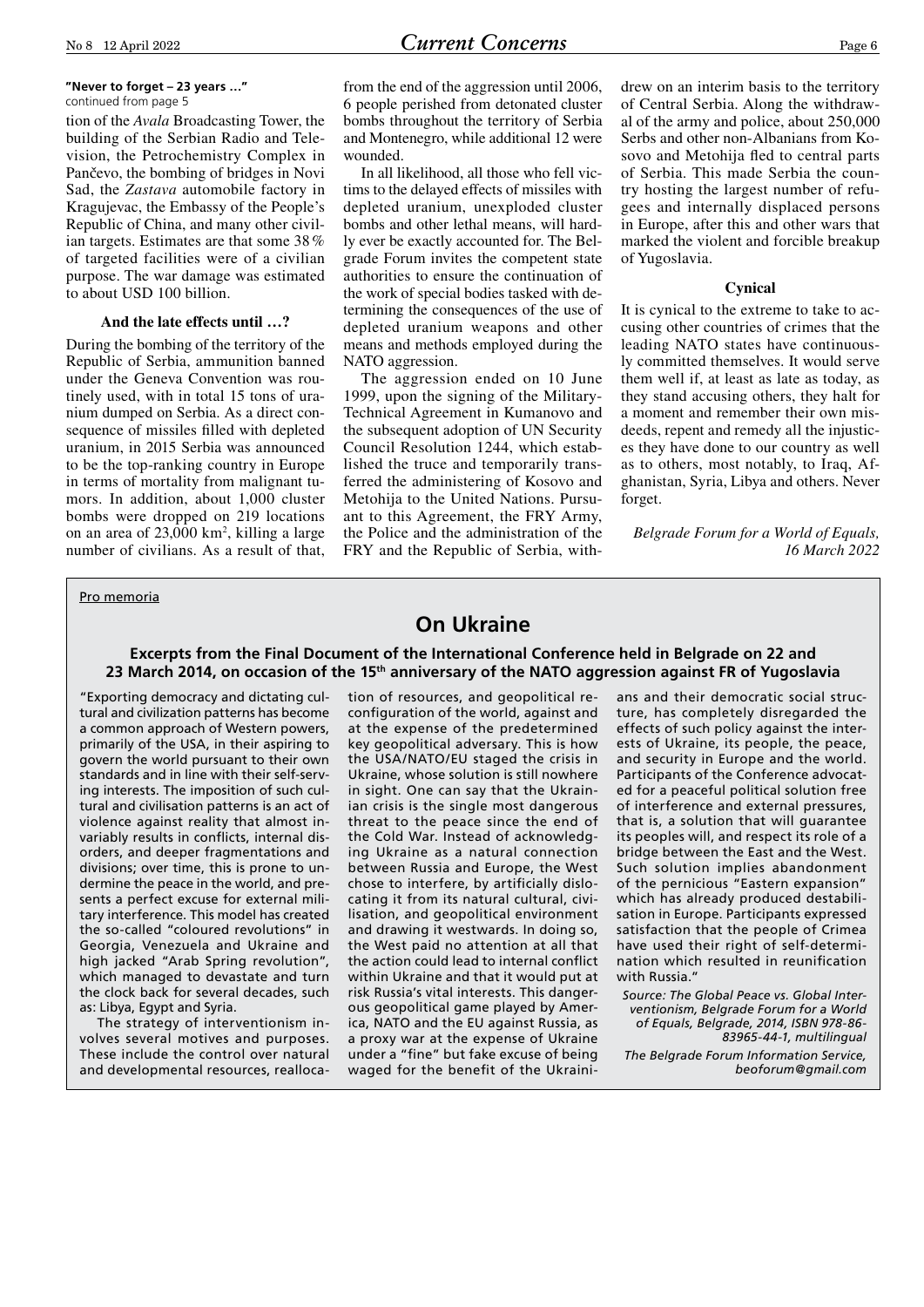# **German politicians speak about peace – but what do they do about it?**

*Many thousands of people have fallen victim to war in Ukraine over the past eight years. Indeed, another "defeat of humanity". Every day sooner that the weapons rest means saving human lives. An early positive outcome of the negotiations between Russia and Ukraine should therefore be desired by everyone. But many who are currently condemning this war are doing so with quite bellicose intentions. Unfortunately, this is also the case in Germany.*

Currently, our media are full of texts and pictures about the war in Ukraine every day. Disregarding a few internet media or smaller independent newspapers, even a first glance shows that the coverage is not about trying to establish the truth, let alone about efforts for peace, but without exception about putting Russia's politics and especially the country's president in the worst possible light – and clearing the NATO states.

One focus is to accuse Russia of blatant breaches of international law and international humanitarian law.1 This is supposed to spur politicians to escalate the conflict. And while the politicians speak of peace, they have in fact declared hybrid war on Russia. "Hybrid war or hybrid warfare describes a flexible hybrid of the regular and irregular, symmetrical and asymmetrical, military and non-military means of conflict brought to bear overtly and covertly for the purpose of blurring the threshold between the binary states of war and peace established by international law." That is what *Wikipedia*  says, and that's exactly what the NATO states, the EU states, other states allied with the USA – and unfortunately also Switzerland – are currently doing. Playing – *not* playing – with fire!

In the following, the focus will be on Germany.

#### **No no-fly zones and peacekeeping troops …**

On 23 March, the German Chancellor *Olaf Scholz* spoke at length in the Bundestag debate on the budget of the Chancellor and the Federal Chancellery. In doing so, he said:

"Of course, I am hearing the voices of those calling for a no-fly zone or NATO peacekeeping forces in Ukraine. As difficult as it is, we will not give in to them. In almost 80 years of post-war history, we have avoided the unthinkable: a direct military confrontation between our Western defence alliance, NATO, and Russia. *by Karl-Jürgen Müller*

"The former German President *Joachim Gauck* had said in a talk show on German television at the beginning of March that one could 'freeze once in a while for freedom'. He drew criticism for the fact that he – himself extremely well off – wanted to encourage Germans to 'freeze'. One must add the question of what kind of 'freedom' he means. The fact is that Germany is in the process of giving up its remnants of political freedom – in favour of a transatlantic, controlled united front. This front will very likely cost the Germans themselves dearly. The Chancellor's government declaration of 27 February already showed the loss of intellectual independence and almost nothing but transatlantically coordinated platitudes. The extent of the abuse of language is enormous. The loss of freedom and independence is now called 'solidarity'. *It cannot be that the Germans go along with all this in the long run*."

This must remain the case. Many citizens are very worried because they understand that this is exactly what is hidden behind terms like 'no-fly zone' and 'peacekeepers'. Day after day, I am receiving hundreds of concerned letters and emails. Wherever you talk to citizens these days, sooner or later you encounter the question: Will there be war, also here? There can only be one answer to this question: NATO will not be a party to the war. We agree on this with our European allies and the United States. That is a dictate of common sense. Anything else would be irresponsible." A little later he added: "We will leave no stone unturned until peace reigns again on our continent." And at the end of the speech, quoting *Willy Brandt*: "Without peace, everything is nothing."

So far, so good.

#### **… but arms supplies and economic war**

As late as 7 February 2022, *Deutsche Welle* (DW), Germany's public broadcaster abroad, had read: "The German government rejects Ukraine's demands for arms deliveries. Reason: As a matter of principle, *Germany does not send weapons of war to crisis areas*." (emphasis km) But now the German Chancellor said:

"President *Zelensky*, Ukraine can rely on our help. Since the beginning of the war, Germany has been supplying Ukraine with anti-tank and anti-aircraft weapons, equipment, and ammunition. The European Union is providing an additional one billion euros in military aid." Isn't it very likely that arms deliveries to Ukraine will prolong the war?

The Chancellor's speech of 23 March also states:

"Together with our international partners, we have *imposed sanctions that are unparalleled*. For months we have prepared them down to the smallest detail *so that they hit the right people*, so that they have an effect. [...] And we see: The sanctions are working. *Russia's economy is staggering, the stock market is largely closed, the currency has crashed, there is a lack of foreign currency, foreign companies are leaving the country by the hundreds. But this is just the beginning*. Many of the harshest consequences will only become apparent in the coming weeks. And, *we are constantly tightening sanctions*." (emphasis km)

Quite openly, there is talk today in the NATO states and among like-minded people of "economic warfare" against Russia. Does this serve peace?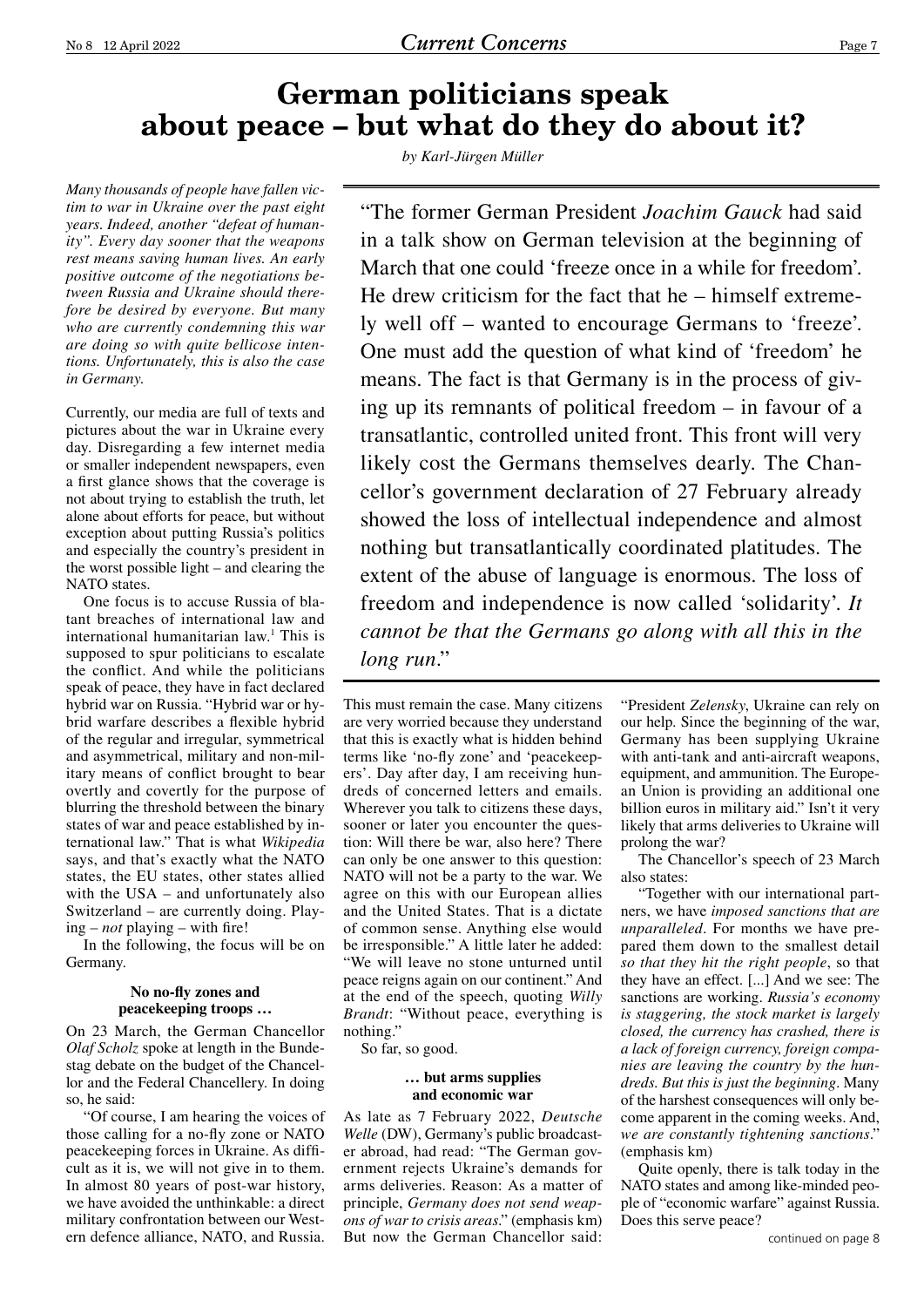**"German politicians speak …"** continued from page 7

## **Massive German**

**rearmament programme**

Over the next five years, Germany intends to put 100 billion euros more than planned into the arms budget and spending on armaments is to be permanently increased to more than two per cent of the German GDP (that would be more than 70 billion euros for 2022 instead of the 50 billion euros planned in the budget so far, i.e., more than Russian arms spending).

And finally: Dialogue and cultural exchange with Russia and with Russians has largely ended from the German side ... personal contacts are becoming increasingly difficult.

*How serious is the pursuit of peace if one is actively waging a hybrid war at the same time? Waging war without having been attacked oneself, without having been threatened with an attack, without an alliance obligation that has to be fulfilled*. This is another reason why the current German rearmament rhetoric ("Russia is threatening us") is not honest.

#### **Yugoslavia and Russia**

Once before, in 1999, Germany took part in a war of aggression against international law, that of NATO against the Federal Republic of Yugoslavia. At that time, the war was called "humanitarian intervention". Even then, not a single NATO state had been threatened or attacked. But the political and military leadership of the Federal Republic of Yugoslavia was also accused of serious crimes. The German Foreign Minister, the Green *Josef Fischer*, wanted to prevent a new "Auschwitz". The NATO PR agencies toasted with champagne after their propaganda had been successful.<sup>2</sup>

However, Russia can defend itself much better today than the then Federal Republic of Yugoslavia. Is this the only reason why no NATO bombs have fallen on Moscow as they did on Belgrade in 1999?

Since 2007 (President *Vladimir Putin's*  speech to the *Munich Security Conference*), Russia has made its demands again and again and in more concrete terms with two draft treaties from mid-December 2021. Russia considers the fulfilment of these demands to be essential in order to ensure equal security for all European states. From Russia's point of view, these demands are still relevant and only absurd from the point of view of the NATO states. At least that is how the USA and

the NATO states have so far reacted to the Russian proposals and demands.

#### **Not only the unilateral sanctions are contrary to international law and human rights**

We have repeatedly argued in this newspaper that unilateral sanctions are contrary to international law and human rights.<sup>3</sup> Other fundamental rights are also no longer respected. This goes from the property of Russian citizens to freedom of expression. Citizens who contradict the samesided propaganda roller are pilloried. And it is deeply undignified how many are now bowing to the pressure and publicly kowtowing to Western war policy.

The *Redaktionsnetzwerk Deutschland*  (rnd) headlined on 16 March: "Don't believe your eyes! In the war of images, practically anything is possible". Further down it reads: "Never before has a modern war produced such a flood of unverifiable images." This is to be agreed with. But the very next paragraph says what the editorial network is about: "The technical perfection with which, for example, Kremlin propaganda has for years been creating and disseminating masses of useful image fairy tales to influence public opinion internally and externally in Putin's favour has reached a new level of escalation, *according to Western experts*." (emphasis km) Well, well, one can only say. And so it goes on until the end of the article. One of the speaking "experts" for example, is the head of the *tagesschau.de* online portal *faktenfinder* (fact finder), who is also the "head of the investigative department". Then it must be true.

#### **What is meant with "Zeitenwende"?**

What is this "Zeitenwende" (turning point) that the German government has been talking about since the end of February? And what is meant by the headline on page 1 of a Swiss daily newspaper on 25 February: "The end of the old world has begun"? We know this vocabulary from the days and weeks after 11 September 2001, followed by the endless "war on terror" that plunged Afghanistan, the Middle East and parts of Africa into chaos and from which these regions of the world have still not been able to recover.

Today, racist Russophobes are fighting on the Ukrainian side. With German "help"? With German weapons? The National Socialist war against the Soviet Union was a racially motivated war of extermination against the "Slavic Undermen" (the National Socialist race ideologist *Alfred Rosenberg* had taken the term "Under-man" from the US anthropologist, race ideologist and eugenicist *Lothrop Stoddard*). What do today's Germans think when they reflect on this? And if they accept that the German chancellor dismissed as "ridiculous" the Russian statement that genocide was being perpetrated against the Russian-born population in eastern Ukraine at the extremely aggressively held "security conference" of the NATO states in Munich the weekend before 24 February?

The former German President *Joachim Gauck* had said in a talk show on German television at the beginning of March that one could "freeze once in a while for freedom". He drew criticism for the fact that he – himself extremely well off – wanted to encourage Germans to "freeze". One must add the question of what kind of "freedom" he means. The fact is that Germany is in the process of giving up its remnants of political freedom – in favour of a transatlantic, controlled united front. This front will very likely cost the Germans themselves dearly. The Chancellor's government declaration of 27 February already showed the loss of intellectual independence and almost nothing but transatlantically coordinated platitudes. The extent of the abuse of language is enormous. The loss of freedom and independence is now called "solidarity".

*It cannot be that the Germans go along*  with all this in the long run.

- Here we cannot address the question of how far Russian warfare is violating international law and international humanitarian law cannot be pursued here. The question is important, but I consider traying to give a reliable answer to this question now presumptuous and therefore rather part of propaganda. In his speech on 24 February, Russia's president referred to the treaty of alliance with the republics of Donetsk and Luhansk, which were recognised as independent states on 21 February, and Article 51 of the UN Charter (right to individual and collective self-defence). Russia contradicts the Western allegations of Russian war crimes. Accusing the other side of war crimes (atrocities) is part of the standard repertoire of war propaganda. Therefore, the utmost caution is called for here as well, as long as a reliable verification is not possible.
- <sup>2</sup> cf. Becker, Jörg/Beham, Mira. *Operation Balkan: Werbung für Krieg und Tod*. (Operation Balkans: Advertising war and death.) Nomos-Verlag 2006
- cf. on this, among others: de Zayas, Alfred. "Unilateral sanctions violate international treaties' In: *Current Concerns* No. 9/10 of 16 April 2015 (*https://www.zeit-fragen.ch/en/archives/2015/no-910-16-april-2015/unilateral-sanctions-violate-international-treaties.html*); Köchler, Hans. "Sanctions from the perspective of International Law". In: *Current Concerns* No. 11/12 of 3 June 2018 (*https://www.zeit-fragen.ch/en/archives/2018/no-1112-3-june-2018/sanctions-from-the-perspectiveof-international-law.html*)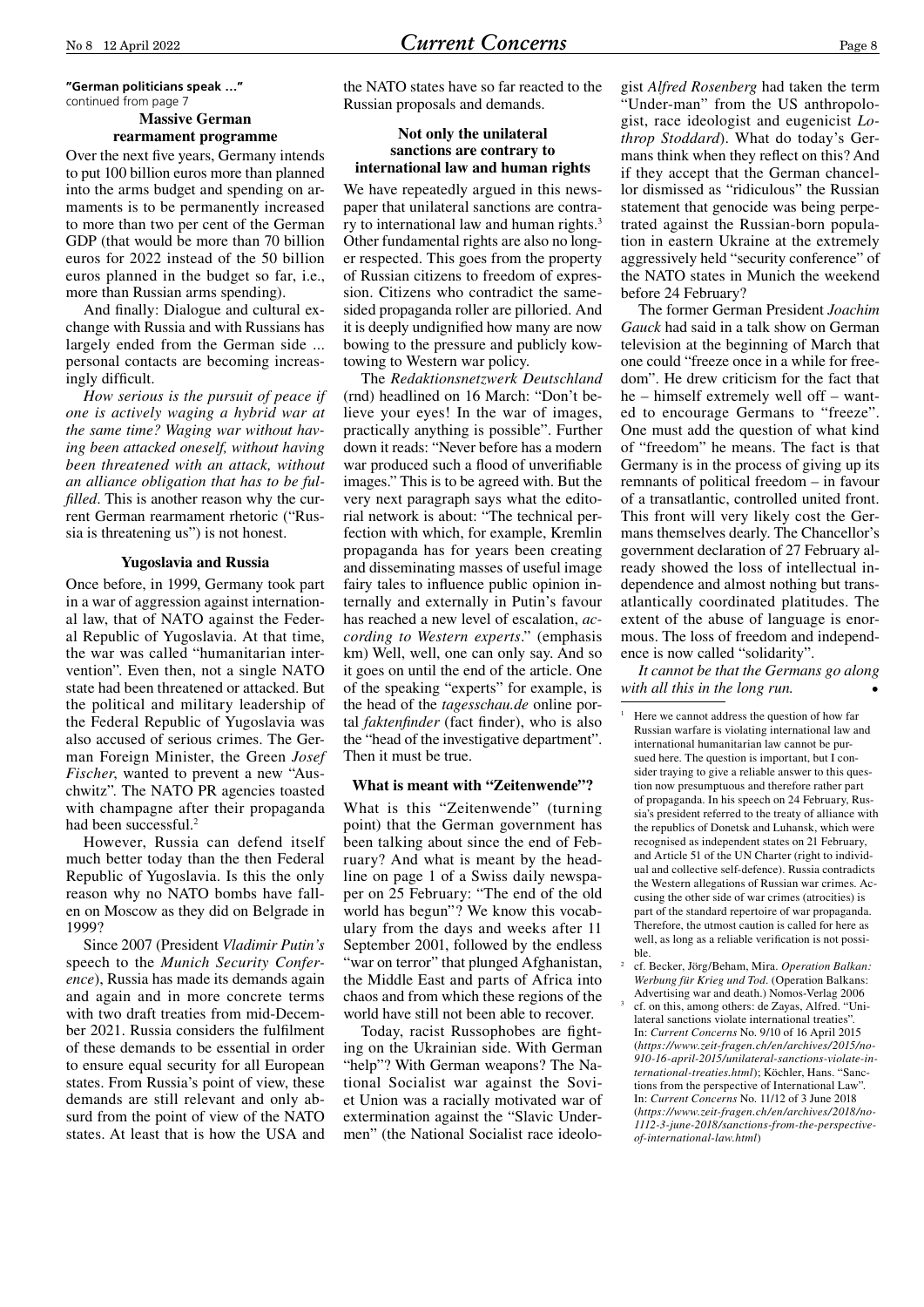*Interview by Robin Delobel with Anne Morelli*

*Anne Morelli is a historian, professor at the Université Libre de Bruxelles (ULB) and specialist in historical media criticism. She published the standard work "Principes élémentaires de propaganda de guerre" (The Principles of War Propaganda). We asked her about the war propaganda used in the Ukraine conflict. The blaming of the other side, which has been in the media in recent days, is in line with one of the ten principles she set out in her book. She argues that demonising the opponent, whose word is constantly discredited, does not contribute to understanding the conflict.*

#### *Robin Delobel: Our media give Putin full responsibility. Why don't they look at the consequences of the previous actions of the Western camp, i.e. the US, Europe and the Ukrainian leadership?*

*Anne Morelli*: We are in a situation where there is no room for disagreement. I am stunned to see posters at ULB saying "Save Ukraine", "*Putin* Murderer" and similar messages. It is the first time I have seen students taking such a position in a military conflict. It must be emphasised that Ukraine has weapons and that these weapons did not come of their own accord. Ukraine has been armed since 2014 and the government regularly uses its weapons against the "insubordinates" in the so-called "pro-Russian" areas.

When areas like Croatia and Kosovo seceded in Yugoslavia, this was cheered. Western countries supported them directly. Germany or the Vatican, for example, immediately recognised Croatia's independence while they were busy dismembering a country that had been united until then. But when the opposite is the case, as here, where our enemy supports an autonomy, we say that this is scandalous. We have a blatant double standard. Imagine if tomorrow the Basques, Catalans or Flemings wanted their autonomy. Would we applaud?

*It is not entirely clear what prompted Russia to attack Ukraine, unless one simply thinks Putin is a madman seeking world domination. However, a report by the French news agency AFP, picked up by numerous media, mentions what Moscow accuses Kiev of: genocide in the Donbass, neo-Nazis and Selenski's nuclear weapons claims … But AFP states that these are "crazy accusations". Is that really so?* Demonising the enemy is a basic principle of war propaganda that is quite continuous. *Napoleon* was crazy. So were the Emperor, *Saddam Hussein*, *Milose-* *vic* and *Ghaddafi*. And Putin, of course, is crazy too. We are lucky that our leaders are all in their right minds, while they are all crazy on the other side. This is an elementary principle of war propaganda. Nevertheless, the problem of neo-Nazis is very real. The *Azov* battalion, they are not choirboys, they are neo-Nazis. One must also remember that a part of Ukrainians has shown solidarity with Nazi Germany. There is a part of the population that fought the Nazis, but there is a part that supported the genocide of the Jews and all the atrocities.

When Putin says "We will fight the Ukrainian fascists", Russia knows what it is talking about. Again, Western propaganda has made people forget that it was the former USSR that contributed most to the defeat of Nazi Germany. For the Belgian population, this was completely obvious in 1945. But since then, propaganda has had its effect, not least through Hollywood productions, films like *Soldier James Ryan* and a multitude of other films.

#### *How can you develop a peace movement under these circumstances and what role can we play?*

That is very difficult at the moment. This corresponds to the tenth principle: if you ask questions at the time of war, you are already going too far. You are effectively considered an agent of the enemy.

If you ask: "Don't the people in Donbass have the right to be independent like the people in Kosovo?" you are suspected of being an agent of Putin. No, I don't love Putin. But I have no desire for information that is so biased, no desire for information that is ultimately NATO's!

 So, what should I do? I have been invited to TV stations several times, and when I asked to project the Europe map of 1989 to show who is moving his pieces towards the other, I was strangely told that there was no need for me to interfere.

I think that in the present time, with such tremendous propaganda, our voice is not being heard.

Nevertheless, one has to see who is encircling whom. It is the NATO troops who are encircling Russia, not the other way round. When a demonstration against the war was held recently, only a few people came. Since the Iraq war until today, there has been a certain discouragement in the peace movement. If you look at the huge demonstrations that took place in Britain and Italy, for example, it hasn't stopped the governments from going to war, despite the reactions of the people.



*ISBN 978-3-86674-415-8*

"If one wants to weaken the enemy, then one must first portray its leader as incompetent and cast doubt on his trustworthiness and integrity. [...] Then no opportunity must be missed to give the enemy leader demonic features, to present him as a stain to be eradicated, as the last dinosaur, madman, barbarian, as a cunning criminal, butcher, troublemaker, enemy of the human race, monster. As a monster from whom all evil has originated. [...] The technique of diabolising the enemy leader is very efficient and will certainly be used for a long time to come. Citizens and media users obviously need 'good' and 'evil' that they can clearly identify. The easiest way to achieve this identification is to present the respective 'devil on duty' as the new Hitler." (Morelli, Anne. *Die Prinzipien der Kriegspropaganda*; p. 35 ff and p. 42; translated from the German)

*In an interview with La Libre Belgique, you said that for Biden "China is too big a chunk, which is why an attack on Russia via Nato seems more accessible". Isn't the reality of a war between the US and Russia exaggerated?*

continued on page 10 I don't think Biden will wage it himself, because he promised his voters that he would no longer send US troops directly to the front. But on the one hand he is sending military to countries that used to be part of the Soviet Union, like the Baltic states, Poland, etc. And on the other hand, he hopes that European countries will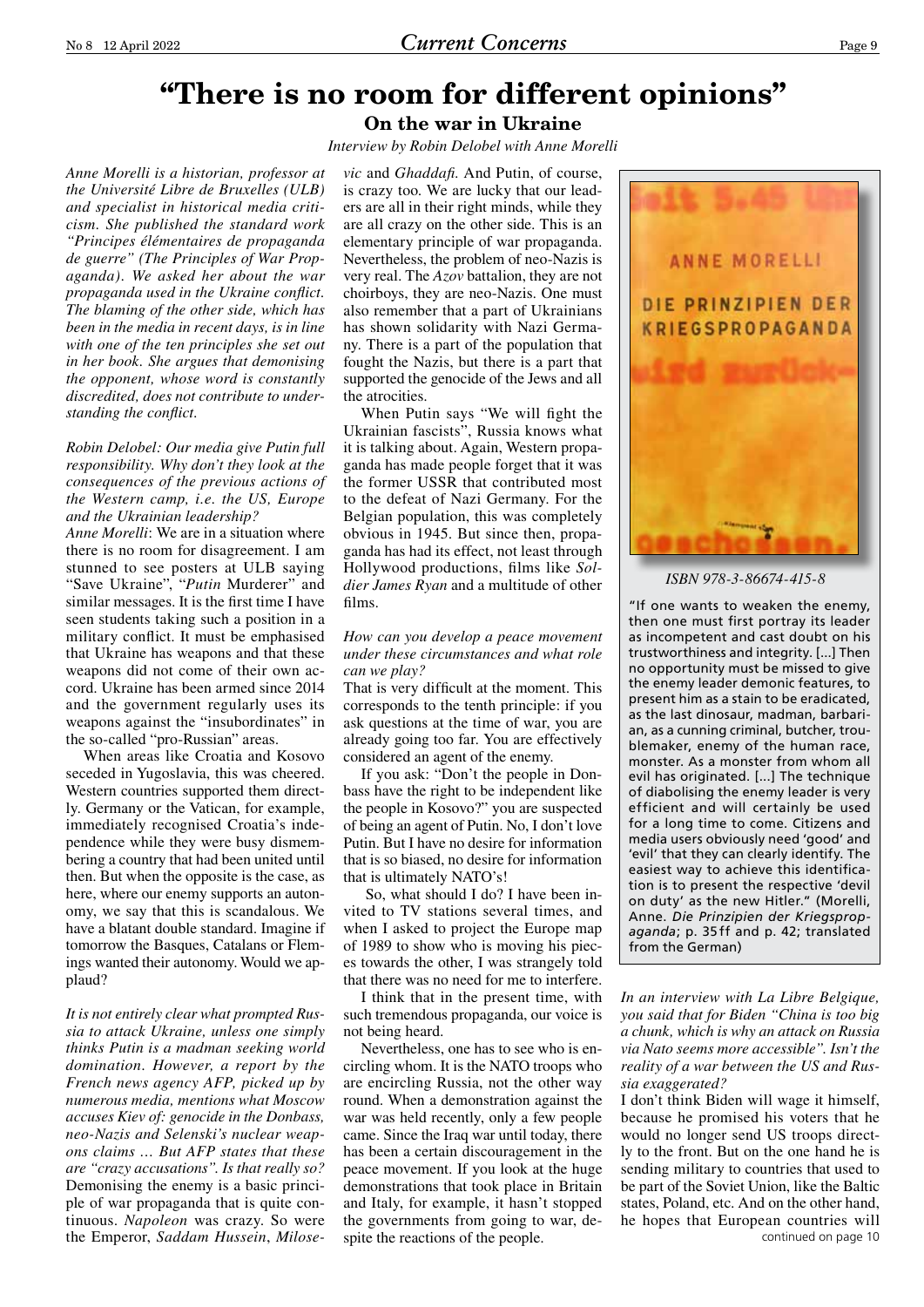# **Political constraints within US inhibit critical thought on Ukraine crisis**

Since Russia launched a military operation against Ukraine, the anti-Russia crowd has put forth a narrative constructed around the self-supporting themes of irrationality on the part of Russian President *Vladimir Putin*, and his post-Cold War fantasies of resurrecting the former Soviet Union.

This narrative ignores the reality that, far from acting on a whim, the Russian president is working from a playbook that he initiated as far back as 2007 when he addressed the *Munich security conference* and warned the assembled leadership of Europe of the need for a new security framework to replace an existing unitary system currently in place, built as it was, around a trans-Atlantic alliance (NATO) led by the United States.

Moreover, far from seeking the reconstitution of the former Soviet Union, Putin is simply pursuing a post-Cold War system that protects the interests and security of the Russian people, including those who, through no fault of their own, found themselves residing outside the borders of Russia following the collapse of the Soviet Union.

In this day and age of politicised narrative shaping, which conforms to the demands of domestic political imperatives, as opposed to geopolitical reality, factbased logic is not in vogue. For decades now, the Russian leadership has been confronting a difficult phenomenon where Western democracies, struggling to deal with serious fractures derived from their own internal weakness, produce political leadership lacking in continuity of focus and purpose when it comes to foreign and national security relations.

Because the White House is held hostage to the political constraints imposed by the reality of domestic partisan politics where the adage "It's the economy, stupid" resonates far more than any fact-

wage the war against Russia. In this case, Biden would not have to deal with the public opinion. On the contrary, he will gain the reputation for being courageous in the face of the enemy. I am only a historian, but I think that Biden will try to let others fight the war. By the way, the Ukrainians have already received an enormous amount of military equipment. •

Source: *www.investigaction.net* of 26 February 2022; with friendly permission of the author

(Translation *Current Concerns*)

#### *by Scott Ritter*

based discussion about the relevance of post-Cold War NATO, what passes for a national discussion on the important issues that comprise foreign and national security are, more often than not, reduced to pithy phrases conforming to a need to replace the complexities of a balanced dialogue with a good-versus-evil simplicity more readily digested by an electorate where potholes and tax rates matter more than geopolitical reality. Rather than trying to explain to the American people the historical roots of Putin's concerns with an expanding NATO membership, or the impracticalities associated with any theoretical reconstitution of the former Soviet Union, the US political elite instead define Putin as an autocratic dictator (he is not) possessing grandeur dreams of a Russian-led global empire (no such dreams exist).

It is impossible to reason with a political counterpart whose policy formulations need to conform to ignorance-based narratives. Russia, confronted with the reality that neither the US nor NATO was willing to engage in a responsible discussion about the need for a European security framework that transcended the inherent instability of an expansive NATO seeking to encroach directly on Russia's borders, took measures to change the framework in which such discussions would take place. Russia had been seeking to create a neutral buffer between it and NATO through agreements that would preclude NATO membership for Ukraine, which distanced NATO combat power from its borders by insisting NATO's military-technical capabilities be withdrawn behind NATO's boundaries as they existed in 1997. The US and NATO rejected the very premise of such a dialogue.

The Russian military action toward Ukraine must be evaluated within the context of this reality. By launching a special military operation against Ukraine, Russia is creating a new geopolitical reality that revolves around the creation of a buffer of allied Slavic states (Belarus and Ukraine) that abuts NATO in a manner like the Cold War-era frontier represented by the border separating East and West Germany. Russia has militarised this buffer, creating the conditions for the kind of standoff that existed during the Cold War. The US and NATO will have to adjust to this new reality, spending billions to resurrect a military capability that has atrophied since the collapse of the Soviet Union. Here's the punchline – the likelihood that Europe



*Scott Ritter* is a former US Marine Corps intelligence officer whose service over a 20-plus-year career included tours of duty in the former Soviet Union implementing arms control agreements, serving on the staff of US Gen. *Norman Schwarzkopf* during the Gulf War and later as a chief weapons inspector with the UN in Iraq from 1991–98.

#### balks against a resumption of the Cold War is high.

Source: *Global Times* of 24 March 2022, with friendly permission of the author



The editors reserve the right to shorten letters to the editor. Letters to the editor do not necessarily reflect the views and opinions of *Current Concerns.*

© 2022. All rights reserved. No reproduction, copy or transmission of this publication may be made without written permission.

**<sup>&</sup>quot;'There is no room for …'"** continued from page 9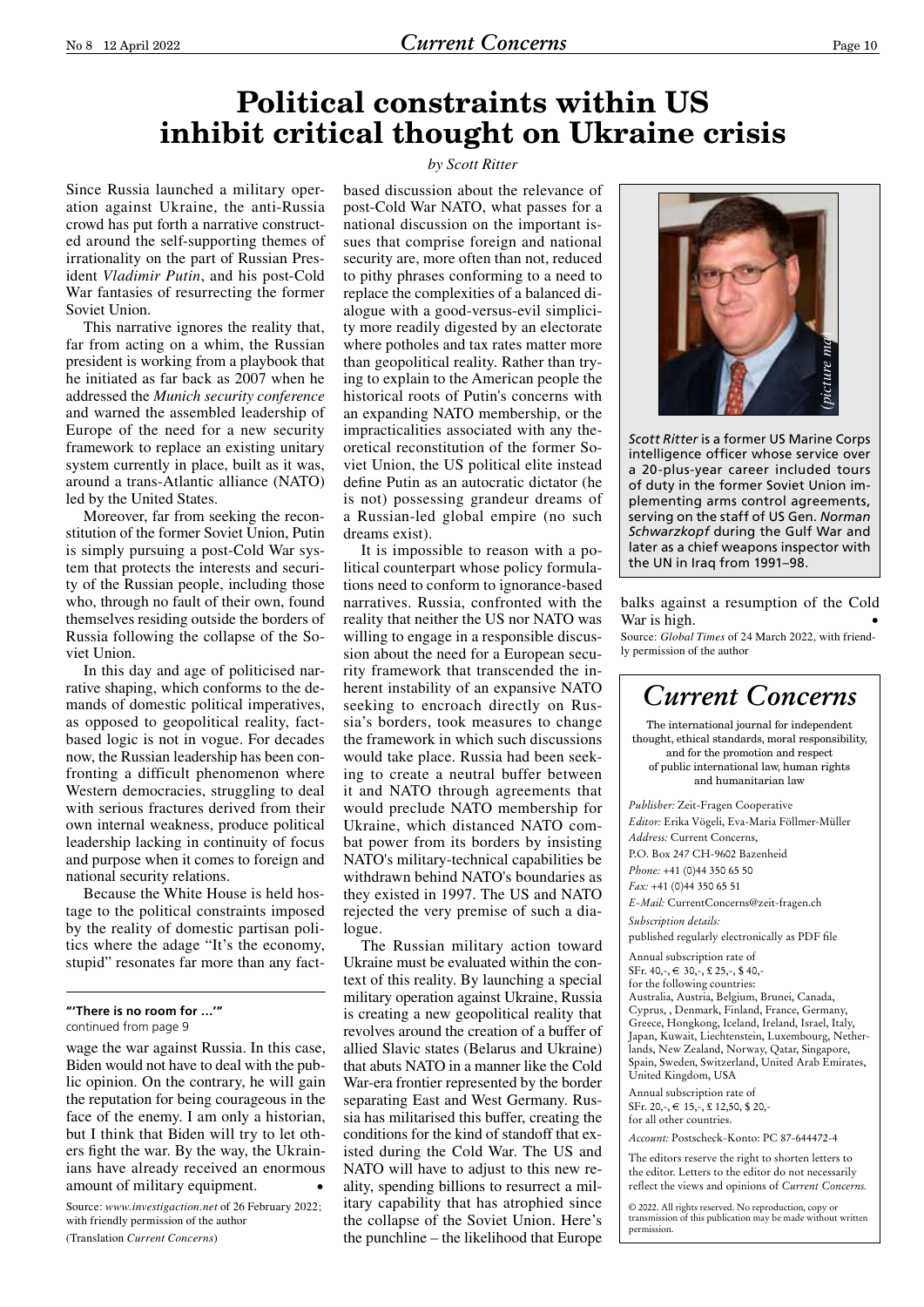## **The Congolese permanent crisis as reflected by the UN**

*A UN expert report from 2021 lists further serious atrocities against the civilian population in eastern Congo. They have completely lost their trust in the government and the international community.*

A new UN expert report<sup>1</sup> dated 10 June 2021 describes with all the necessary clarity the suffering that large parts of the population of the Democratic Republic of Congo are still facing daily as a result of the war and the illegal exploitation of its resources – all this despite the fact that they are in view of 20,000 UN officials whose mandate is to ensure the security of the civilian population. The wording of the introduction to this report could not be more accurate, where, among other things, the following sentences, which are heavy in content, are written: "[During the reporting period], the civilian population in the east of the Democratic Republic of the Congo has been subjected to constant violence; they have firmly expressed their despair about this to the United Nations Mission for the Stabilisation of the Democratic Republic of the Congo (MONUSCO), to the international community and to the Congolese government, partly through uprisings and demonstrations, especially since March 2021. During the reporting period, armed groups have been able to operate unhindered in the east of the DRC, apparently with impunity."

The reporting area covered the eastern Congolese provinces of Ituri, North Kivu and South Kivu; the first two have been under a state of military emergency since 6 May 2021. Six months later, the initial situation has not only worsened, the number of massacres committed there has even increased by leaps and bounds, as independent reporters confirm: "Attacks over and over again, violations of human rights, corruption" – these are the terms used to describe the situation in eastern Congo, and this time they come from the mouths of Congolese members of parliament. The of the Congolese National Assembly has just submitted a devastating report."2 Although many organisacontinued on page 12

*by Stanislas Bucyalimwe Mararo*





*The encircled areas denote territories in South and North Kivu where various non-regular armed groups operate (alongside, with and against regular army units!). Their identity often remains as hidden as their true goals, but not their behaviour bringing death and destruction,*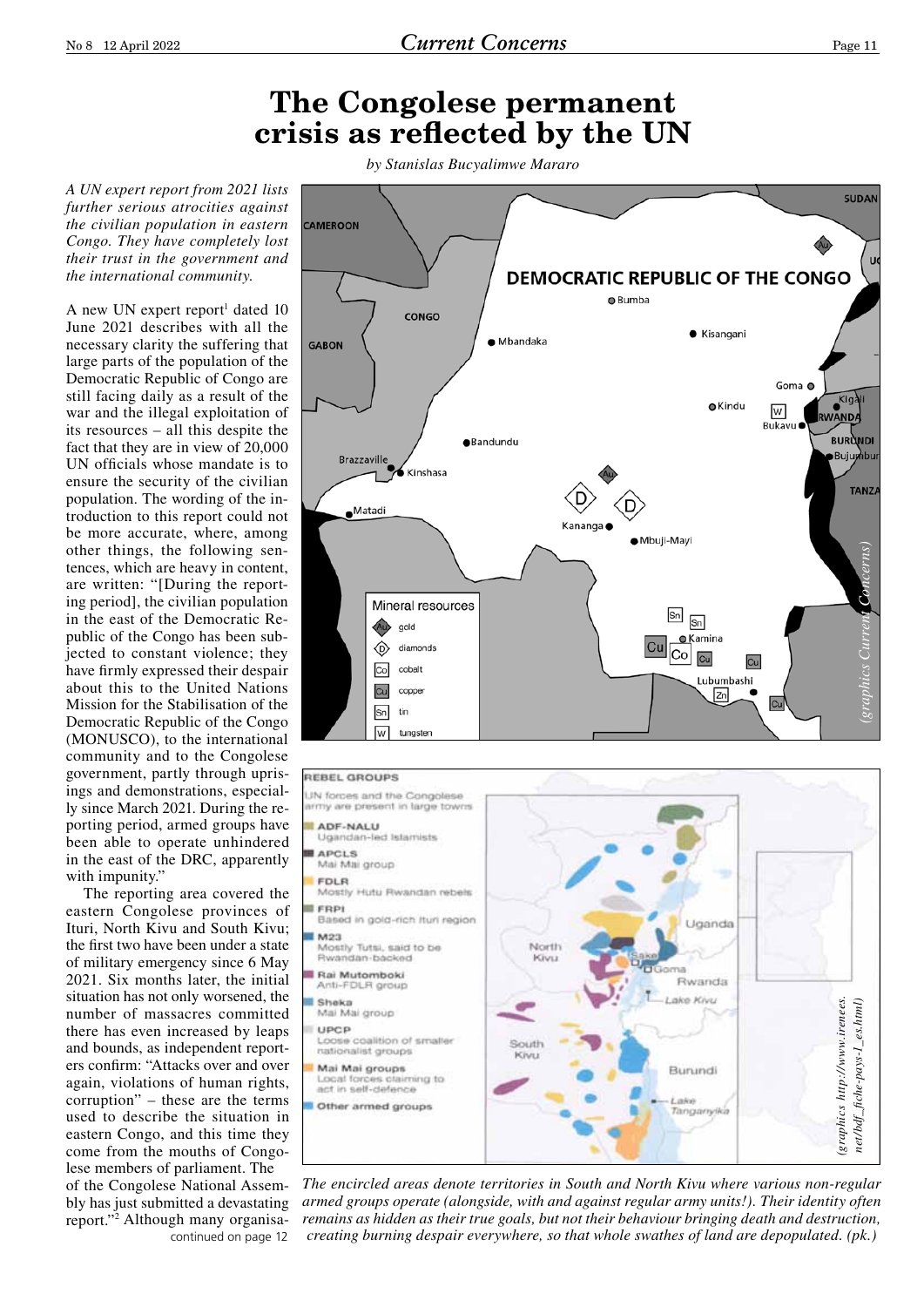#### **"The Congolese permanent crisis …"** continued from page 11

tions point to the disastrous conclusions of this report, which justifies their identical complaints, the government in Kinshasa remains unmoved. This means nothing else than that the government is shirking its responsibility and that there is no pressure on parliament to change this. In reality, everyone is content with the status quo, thus proving their complicity with those responsible for the drama unfolding in the east of the country. The few energetic interpellations by a few deputies who come from the Eastern territories do not find a hearing or any manifest interest in the Council Chamber. It is indeed the case, and this is confirmed by deputies who are disgusted by the immobility of the parliament, that this body is filled with people who are in cahoots with the president (*Félix Tshisekedi*) and his predecessor and string-puller *Joseph Kabila*, the current "senator for life" [and thus protected from any prosecution!]. Their role is to carry out their instructions and not, as it should be the case in a democratic parliament, to cosponsor good legislative work and exercise parliamentary control over the executive.

The armed formations that the expert group mentions by name in this context are the following: In the Ituri region and the territories of Irumu and Djugu, these are the *Front de résistance patriotique de l'Ituri* (FRPI), the *Coopérative pour le développement du Congo* (CODECO), the *Force patriotique et intégrationniste du Congo* (FPIC); in the territories of Masisi, Rutshuru, Walikale and the south of Lubero, it is the *Nduma défense du Congo-Rénové* (NDC-R) and the *Collectif des mouvements pour le changement* (CMC); in the Beni region, the *Alliance démocratique de la libération* (ADL); in the high plateau of the territories of Fizi, Uvira and Mwnga, the *Maï-Maï* with the groups *Maï-Maï Yakutumba* and *Maï-Maï Apa Na Pale* as well as the groups *Gumino, Twirwaneho*, the *RED-Tabara* and the *Front national de libération* (FNL); as well as the regular Congolese army, the (FARCD).

#### **Too narrow, too one-sided optics**

The report documents battles, massacres of civilians as well as frequent mass deportations of entire populations (expulsion from their ancestral settlements, massing in homeless camps, one should better say concentration camps, which are secretly set up). These misdeeds go hand in hand with illegal arms trafficking, illegal trade with minerals (cassiterite, coltan, tin, tungsten, tantalite, gold, diamonds and other valuable raw materials) – and cocoa.

However, the expert group is guilty of a significant omission. It does not say a word about the devastating role played in this area for many years by the Ugandan, Rwandan, South Sudanese and Burundian army components, who run their own businesses. Thus, the insecurity in this whole area appears in the report to be entirely locally generated. The report does not say a word about its national, regional and international dimensions. The government's appeal to Rwanda and Uganda to help the Democratic Republic of Congo to finally put a stop to this insecurity, which follows this report, sounds like a mockery. It not only proves the powerlessness of the Congolese national army or, better, of the government in Kinshasa (an admission of its defeat, its uselessness), but suggests that the two aforementioned states that militarily attacked the Democratic Republic of Congo [in the two Congo wars of 1996 and 1998 with the deceptive labels AFDL and RCD, and thereafter via a multitude of remote-controlled guerrilla groups with changing names] could be pursuing common interests of their population with the Congolese government. This is ludicrous in view of the real situation.

#### **The rule of lies**

Because the fact is: The Rwandan and Ugandan armed forces never left Congolese territory at all, even though the *Pretoria Global and Inclusive Agreement* of 17 December 2002 (*Accord global et inclusif*, AGI) required them to do so. Allowing the Rwandan and Ugandan armed forces to officially re-establish themselves on Congolese territory out of this situation<sup>3</sup> meant that they can concentrate even more forces in the areas that the two states want to take for themselves. In other words, they want to use force to restore the situation that prevailed in the days from January 1999-June 2003 (we have terrible memories of them!) of the unrestricted rule of the RCD (*Rassemblement congolais pour la Démocratie*). The Second Congo War (1998-2003) resulted in the division of Eastern Congo by the Rwandan-Ugandan-Burundian aggressors into two militarily occupied zones of influence, one Ugandan and one Rwandan, with Kanyabayonga as the demarcation point, with Uganda controlling the Great North (Grand Nord) area and the former Nande territory with the Ituri area, and Rwanda controlling the rest of North Kivu as well as South Kivu. This is exactly what the recent intensified militarisation of these areas achieves, for it is an absurdity that the small armed resistance groups of Rwandan provenance (FDLR, FOCA) and Ugandan-origin militants (ADF4 , LRA, NALU) are picked out as the only ones and the main sources of insecurity in eastern Congo and are seen as having the power to pose serious threats to the dictatorial regimes of *Paul Kagame* (Rwanda) and *Yoweri Kaguta Museveni* (Uganda). So far, these groups have (since 1999) never attacked Rwandan or Ugandan territory and generally nothing has changed, namely that it is the Rwandan and Ugandan army that rules freely in eastern Congo (thanks to their autonomous brigades and their additional militias) and that it is their figures who sit at the levers of power in Kinshasa. What military strength do these small groups represent that they could challenge the combined military might of FARDC, MONUSCO, AFRICOM and the armies of Rwanda and Uganda? None at all! Why then Rwanda's and Uganda's call for Kenya to join their side as well in the fight against the armed gangs, simultaneously with the repeated declarations by Félix Tshisekedi Tshilombo and his palace guards who never tire of proclaiming that the state of emergency has produced its fruits? These small armed groups from abroad only offer Kigali and Kampala the pretext to justify their interventions in consultation with the big multinational raw material consortia and their permanent occupation of Congolese territory, all this while Félix Tshisekedi Tshilombo lies to the Congolese people like a trooper.

#### **It is indispensable to look behind the scenes**

All those who care about the real situation, including the UN Security Council, know perfectly well that Uganda and Rwanda finance and supply arms to the following groups (and we quote only a few of them): the CODECO, URDPC, FPIC, CMC, ADF, the M23; the NDC, NDC-R, the *Raïa Mutumboki*, the CNPSC, the *Gumino, Twigwaneho, RED-Tabara* and the FNL. Do they want to refrain from doing so under the given circumstances? That would be naivety taken to the extreme, for they have other trump cards in the contested territory, as the UN report confirms (see maps). It is even more likely that everything will remain as it is because the profits that some of these groups make from the illegal trade in stolen valuable raw materials are not enough to provide them with all the ammunition they need. It is an open secret that they act as intermediaries between the two neighbouring countries and Western mineral multinationals.

One must try to see clearly in this deliberately created confusion. The following excerpt from the report of an impartial observer, who sees things in the context of the overarching cold war continued on page 13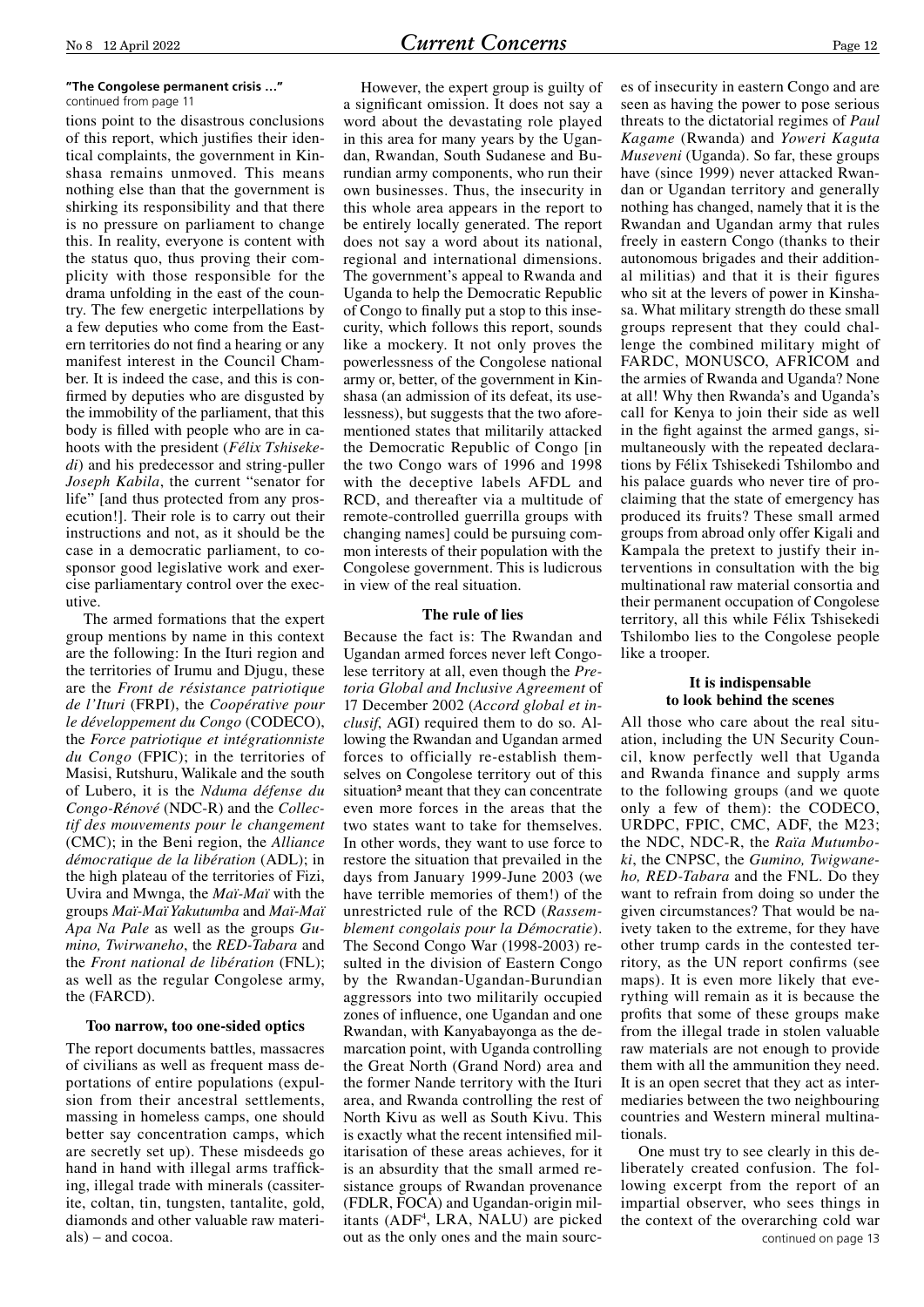#### **"The Congolese permanent crisis …"** continued from page 12

which by now takes place between the former comrades-in-arms Rwanda and Uganda, can help: "On the night of 30 November 2021, the surprising [Ugandan] raid with aerial bombardments, accompanied by artillery fire, inflicted heavy casualties on the Rwandan forces of the RDF [*Rwandan Defence Forces*, official name of the Rwandan army since 2002]. They had been operating covertly in the border zones of Beni and the Ituri, disguising themselves as ADF groups [...] In the area of Nobili, Kamango and Semliki, almost the entire ADF infrastructure was destroyed. It had been built by Rwanda. The Rwandan survivors of the attack, as well as the injured, were rescued by Ugandan military personnel, who in return received important military indications from them. The injured were cared for in army hospitals of the UPDF [*Ugandan People's Defence Forces*, Ugandan army] and now continue to be available to the Ugandan army as informants. [...] Paul Kagame, wounded in his pride by the destruction of the military bases he built in the Beni and the Ituri area, now wants to take revenge on Uganda by terrorising eastern Congo with waves of assassinations. The Ugandan newspaper confirms that Rwanda is now also recruiting splinter groups of the FDLR opposed to Kagame, which are surprisingly attacking units of the Ugandan army."

Kinshasa (especially Joseph Kabila and Félix Tshisekedi), AFRICOM [NATO's headquarters for Africa], MO-NUSCO [the UN Security Mission for Congo] and certain circles of the Nande elite (including *Antipas Mbusa Nyamwisi, Julien Paluku Kahongya* and other members of the PPRD [P*arti Populaire pour la Réconstruction et la Démocratie*, Kagame-friendly party in North Kivu]), who have good relations with Kigali, are likely to be well informed about these activities of the Rwandan army in the above-mentioned heavily affected areas in eastern Congo.

The Congolese are stunned to see their country going down this hellish ride.<sup>6</sup> They feel abandoned by their political leaders and the international "community", of which they are not really a part. On the contrary, Rwanda and MO-NUSCO often pass the ball to each other, one using the other as an excuse for its

## **Sober language – unbearable reality. Remedy remains urgent.**

Even if such things have difficulty penetrating our consciousness, especially in view of today's predominant focus on just one war theatre in our war-ravaged world: Another UN expert report on the desperate situation of the civilian population in war-torn Eastern Congo has been published, ordered by the Security Council, compiled by proven experts to the best of their knowledge and conscience and delivered on schedule. It lists in sober, factual language what the populations living there have been subjected to for almost three decades now: They are men, women, children, defencelessly at the mercy of a mostly anonymous soldiery that robs, murders, sets fires, rapes and tortures, and this for 26 years now, depending on the territory practically permanently, and above all with impunity, as the report already states in the first sentences. And this under the eyes of the world's largest UN mission, which since the precarious "peace" agreements of Lusaka and Sun City (almost 20 years ago!) has had the task of protecting the civilian population from precisely such conditions. Furthermore, members of the UN troops, as well as elements of the Congolese army and its gendarmerie are, as the report testifies, directly or indirectly involved in some of these atrocities. In this context, *Stanislas Bucyalimwe Mararo* insistently points out that this report is also too narrowly focused.

Although by now it is known and witnessed that clients, profiteers and also actors of the apparently never-ending atrocities sit at the top of the governments of Congo, Rwanda and Uganda (also in Western executive floors and circles of power) and orchestrate them, this report also misses the true realities and confines itself to soberly and statistically listing the human victims they claim. Nevertheless, the red carpet is still rolled out for the real perpetrators by Western governments, especially by those who want to loudly defend threatened human rights everywhere in the world. How long should this active turning a blind eye last, this failure of every right, this disgrace of humanity? How many more reports will it take? They do not reduce the despair of the population affected. It has become routine. So has the shrugging of shoulders at a few sober six- or ten-liners in our major leading media. The delusion of the supremacy of so-called world powers has been an impact here for decades and disturbs the non-violent relations of peoples and states, as Professor Bucyalimwe once again impressively testified in his contribution to last year's conference "Mut zur Ethik" (cf. on this and on the world political background *Current Concerns Special Supplement* No. 25/26, 2021).

*Peter Küpfer*

apparent inability to do its part to restore peace and protect civilians. It sounds like washing one's hands of the matter when the UN envoy stresses in a report on MONUSCO's effectiveness that "the challenges faced by the government in implementing the state of emergency in Ituri and North Kivu provinces highlight the limitations of a purely military solution for the protection of civilians and the neutralisation of armed groups". This was said by the Assistant Secretary-General for Africa, *Bintou Keita*, during a report on the situation in Congo at the Security Council in December 2021, stressing that the period of the state of emergency declared in May 2021 has led to a 10 % increase in human rights violations and abuses in the country compared to the previous situation, as well as crimes in Ituri and North Kivu provinces, most of which are attributable to both armed groups and the security forces themselves. The UN-authorised observer said: "A sustainable solution to the problem of violence requires a broader political commitment to address the root causes of the conflicts. For stability to return to eastern Congo, the state must be able to regain and maintain the confidence of the population in its ability to protect, administer and enforce law and justice and to meet their immediate needs."7 This in a situation where many Congolese and honest observers of the situation believe that MONUSCO is really there to protect the interests of a Western world controlled by the US and those of its two tributary states, Rwanda and Uganda: "In the DRC, the strategic priorities are not to ensure the protection of the population in the east of the country from the threat of terrorist attacks by the ADF/ NALU (see graphic), but to isolate and defeat them," as the UN Secretary-General *António Guterres* has pointed out.

#### **MONUSCO does not do what it was created for**

On the contrary, MONUSCO has been playing a completely different, highly questionable role in the Democratic Republic of Congo since 2006, which consists of providing a security guarantee exclusively to the Tutsi population in North Kivu (on the background of the Hutu-Tutsi problem in eastern Congo, see also Küpfer, Peter. *The delusion of supremacy sabotages the dialogue of peoples. On the contribution of Prof. Dr. Stanislas Bucyalimwe Mararo at the annual conference Mut zur Ethik 2021*. In: *Currrent Concerns Special Supplement* No. 25/26, 2021). Thus, the United Nations and with it the international community have clearly taken the side of one (war) party in this conflict: They only continued on page 14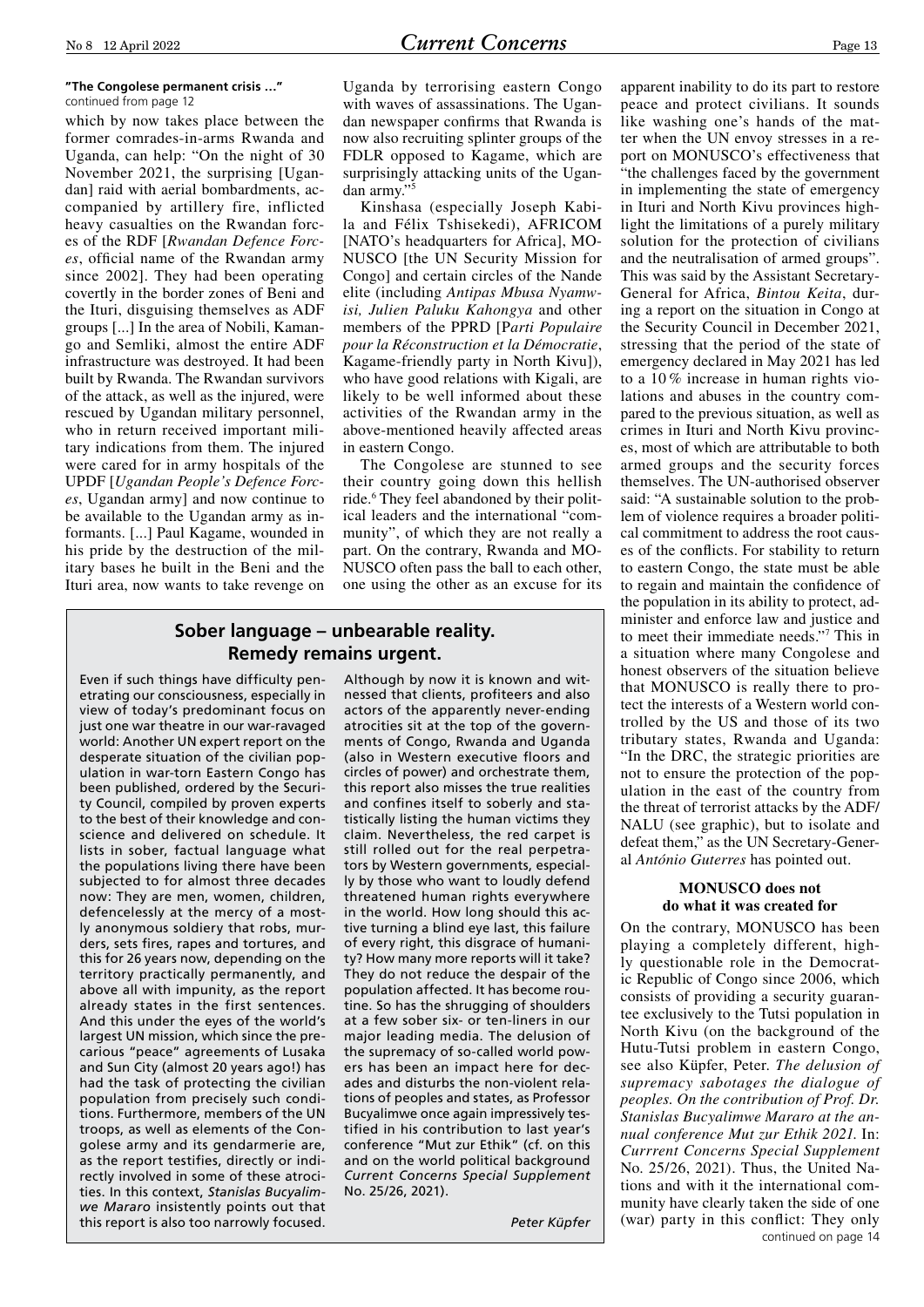support Rwanda and thus not the Congolese patriotic forces, their local communities and civil society actors in their struggle against the prevailing insecurity in eastern Congo. This one-sidedness also includes Washington's support according to the "Tripartite Plus 1" formula, which is entirely in line with US strategic objectives. Under his leadership, an alliance of the three main regional military actors was created, initially consisting of Burundi, the Democratic Republic of Congo and Rwanda [all under the political rule of the Tutsi and Hima ethnic minorities in Uganda], until it was expanded to include Uganda, an alliance often referred to as "Tripartite Plus 1". The aim of this alliance was to guarantee the security of this predominance. If the international press is to be believed, in particular the German "Tageszeitung" in its edition of 3 November 2007, the American scenario contains various proposals deposited by the Washington diplomats in the Great African Lakes region with all their interlocutors. One of these concepts was that the American presence was a guarantee for the Tutsis in North Kivu. This is indeed an elegant version of "giving this ethnic community a special statute and thus opposing it to other ethnic groups in the DRC".8

#### **Where is the solution?**

So once again the Congolese are left in the lurch. To seek salvation within themselves is certainly not wrong. But the main effort is still to ensure that the Congolese people produce leaders who, from the bottom of their hearts, hold high the flag of the country's real liberation, which consists precisely in freeing themselves from the current rulers at the top. They have no real democratic legitimacy and are driven by everything but love for their country and its people. •

- "RD Congo: rapport accablant sur l'état de siège" (TV5 Monde, 31 October 2021).
- <sup>3</sup> "The Congolese President *Félix Tshisekedi* authorised the Ugandan army on 29 November 2021 to cross the border into the Congo to fight the group responsible for the massacres in eastern Congo (the ADF, Allied Democratic Forces) [...] Many of the Congolese themselves do not agree with this and point to the sad role that Ugandan and Rwandan combat units from the two neighbouring states have played in destabilising eastern Congo over the last 30 years. (see "L'armée ougandaise procède à des frappes aériennes sur des positions ADF en RDC", France 24, 30/11/ 2021) Worse still, Félix Tshisekedi Tschilombo also authorised the Rwandan police units to be active in Goma, at the very time when the airline Rwanda Air has chosen Goma as its hub for international flights. (see on this: "Police Rwandaise à Goma, la souveraineté de la RdCongo bafouée?", *https:// www.youtube.com/watch?v=Tax3mD8SPdA*)
- Behind the ADF designation are covert Rwandan combat units as well as certain disaffiliations of the FDLR [*Front Démocratique pour la Libération du Rwanda*, armed Hutu opposition with the original aim of overthrowing the *Kagame* regime in Rwanda, today parts have broken away from this objective and are pursuing their own interests].
- <sup>5</sup> Pascal Masumbko. "SOS: RDC/OUGANDA/ RWANDA. Les ingrédients d'une guerre froide Kampal-Kigali"; *https://benilubero.com/s-os-rdc-ouganda-rwanda-les-ingredients-duneguerre-froide-kampala-kigali/*
- In this context, the former Rwandan ambassador *Jean-Marie Vianney Ndagijimana* (now emigrated and a weighty voice among those who have the courage to call the crimes of the *Kagame* dictatorship by name) testifies to the following particularly oppressive circumstance: According to him, 250 inmates were taken by night from the prison in Cyangugu [Rwandan border town opposite Bukavu] to North Kivu, where they had to fill up the thinned ranks of the ADF. The witness further states that this type of operation is carried out regularly. Finally, he testifies that the ADF today is nothing more than the extended arm of the Rwandan army in eastern Congo. (Cf. Vague d'arrestations. Paul Kagame a peur et intensifie les crimes. *https://www.youtube.com/ watch?v=4rw9LbZeVZg*. visited 20/10/2021)

The fact that the state of emergency imposed on the territory favours such events fits the sad role played so far by the incumbent Congolese president, *Félix Tshisekedi*. Other witnesses report that the *Rwandan Patriotic Front* (FPR) takes prisoners from Rwandan prisons to the above-mentioned areas of eastern Congo, has them killed there and then passes them off as members of the FDLR killed in fighting. Source Iryavuzwe riratashye - RPF mu marembera, *Isinijuru tv*. [Rwandan opposition TV station] *https://www.youtube.com/ watch?v=6Pug\_P7qPZk*, (visited by author on 15/12/2021)

- "For stability to return to eastern DRC, civilian confidence must first be regained, UN envoy says." In: *ONU-Info* (fr.) of 06/12/2021.
- <sup>8</sup> see "Sharing DRC: MONUSCO, a security guarantee for the 'Tutsis in North Kivu'", in: *La Prunelle DRC*, /12/2021. For more details see Bucyal-



*pk*. Grown up as a simple farmer's son in the hilly region of North Kivu, *Stanislas Bucyalimwe Mararo* overcame, still in *Mobutu* times, all the hurdles of a then extremely difficult university career. After graduation, this was interrupted by doctorate and post-doctorate semesters at American universities. During his many years of teaching at higher education institutes of the Kivu, Stanislas Bucyalimwe Mararo continued his research on the subject to which his dissertation was already dedicated: the harmful influences of foreign interests on his homeland. His clear language created for him an increasingly brazen opponency.

When, in autumn 1996, the murderous mercenary hordes of AFDL under the straw man *Laurent Desiré Kabila* first captured Goma, then Bukavu and specifically detained the Congolese patriots or killed them on open streets (such as the courageous Archbishop *Christophe Munzihirwa*, revered by the people of Kivu), it was reported to Bucyalimwe that his name was the second (next to the archbishop) on their death lists. This was followed by six months hiding in the AFDL occupied Bukavu, then a long escape, which finally led him to Antwerp. Here he worked at the *Research Institute of the Great African Lakes Region* (University of Antwerp) where he built up his second scientific existence.

Numerous studies, research reports and analyses are proof of his now worldwide respected (and feared by his opponents) publications on the current state of the suffering of his homeland.

(Translation *Current Concerns*)

<sup>1</sup> United Nations, Security Council. Rapport du Groupe d'experts sur la République démocratique du Congo (S/2021/560) New York, 10 June 2021; Mission de l'Organisation des Nations Unies pour la stabilisation en République démocratique du Congo. (*https://www.undocs.org/ fr/S/2021/560*) [The full text of the document is available in English and French at this link]. See also, same source: Rapport du Secrétaire général; S/2021/987

imwe Mararo Stanislas: 'Prévention du génocide des Tutsi en RDC: une politique très dangereuse', in: *Masisi et Rutshru dans la dynamique nationale et régionale (1993–2009)*. Editions Universitaires Européennes, 2009.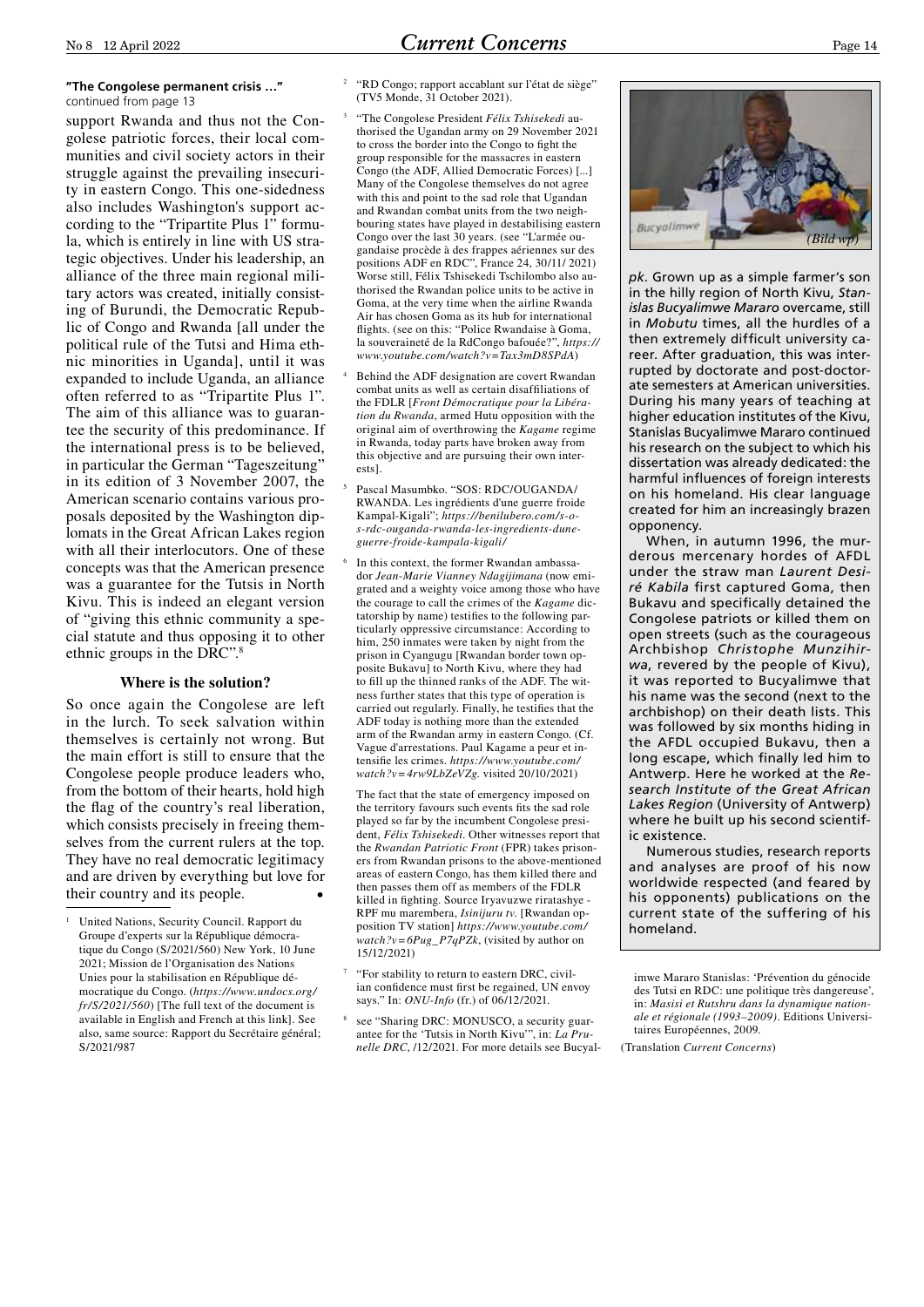# **No human being must be forgotten**

*by Moritz Nestor*

being like us."

"Nothing is more lacking in our time, driven by the desire for power, than this humane attitude in thinking, feeling and acting: Everything that is individual and everything that is political lives from whether it is for the person or against him. We could all live like that Russian who cannot stand the fact that people are forgotten. He is a human

He was emotionally shocked when he found his first dead body. "The fact that they are lying here, unburied, unknown soldiers", moves the young Russian deeply. The remains of a man from an unmarked grave lie in front of him and a group of other "searchers", as they call themselves, who dig for fallen soldiers from the Second World War close to Volgograd (formerly Stalingrad). They don't know anything about him yet, not even his nationality.

The searchers are volunteers. The "Great Patriotic War" has been over for 75 years. The fact that people are simply buried Russian soil, unofficially and unknown, and unremembered – that alone motivated this Russian to join "searchers".

What an amazing testimony of human greatness in the midst of a world full of violence and ridiculous banalities. What an amazing testimony of the strength of the human heart this man radiates. We humans can also be like that, I think as I listen to him, unless some imperious idea kills compassion: that we are "God's own nation", a "chosen people", on the "right side of history", or belong to a superior "race", and so on. Recent history has produced many varieties of this striving for power.

We humans can also be like this young Russian who thinks of the human being. It is within our nature. It is only a question of how we choose to live our human nature.

This "seeker" is not wealthy, you can see that. But he has enough to live. And he does not regret giving something to others. It is something more precious than power and money that drives him across the Russian steppes and over the blood-soaked battlefields of Stalingrad: It crushes his heart that the dead are forgotten. They should at least be given back their names. Later the parents of the dead man were identified, and their son was rightfully buried. The dead man has his name back.

At the Russian's words, my thoughts wander back to childhood when one begins to see everything with somewhat more sceptical eyes than before when evil spirits still lived in the walls of the dark cellar and invisible forces were omnipresent. At that time, we had Protestant religious instruction with Pastor *Hartlieb* who once tried to make us understand what "eternal life" is. We young people wanted an answer to this question: How should the finite, mortal human being imagines what is eternal, what is infinite?

"You know," began the tall, broad man in his robe and bands with great seriousness, "when you lose your father or your mother or someone close to you whom you love very, very much, you never forget that person. Do you? That dear person will always live on in you. But it is a different 'life' from when that person was alive, flesh and blood. Nevertheless, he is alive in you. And I believe that 'eternal life' means that just as each of us does not forget those whom he loves and who pass away, that in exactly the same way, but to a much greater extent, the infinitely kind God does not forget any of us human beings who have ever been born and will ever be born, even if that person has died. That is how great his goodness is. Because we are his children and because every human being is born innocent and therefore somewhere always lovable as this creature of God. Even though he may have gone down bad paths later in life." Pastor Hartlieb, who died, still lives as a part of me today, lives his image of "eternal life" and what it has made of me. This pastor awakened something new in me at that time: people must not be forgotten. I never thought about that before.

I was introverted for days after that religious lesson, thinking about who among those I knew would not be forgotten.

I have never forgotten my school friend *Gabi*, ever since she played Mother Mary so lifelike – although she was not yet a mother! – and shed motherly tears when she protected her baby *Jesus* from the *Herod's* henchmen in the nativity play in such a lifelike way that it didn't even occur to you that her tears could be an act! I haven't forgotten my good-natured school friend *Otto*. Principal *Bauer* beat him through the corridors of the school because of some foolishness, past the open classrooms where our hearts contracted and no one followed the teacher any more. I wonder who actually could forget Principal Bauer? The two people who saved my life as a young student, I have never forgotten them beyond their deaths.

The founder of individual psychology, *Alfred Adler*, answered the question of who would be forgotten by posterity and who would not: Those would be immortal among us humans who left behind contributions to humanity for the good of the human community. The millennia-old Chinese humanist *Confucius*, whose de-

scendants still live as a large family in a valley with his tomb, is such an immortal. When asked by a student what compassion was, Confucius replied: "charity". The founder of Christianity came later and also gave humanity this immortal gift of charity and hope. I personally remember a craftsman who paused while repairing damaged water pipes in his community because he realised that the pipes had been doing their job for three generations: "I admire my ancestors," he said, "that they worked so far ahead without any personal benefit. They thought not only of themselves, but always of those who came after them." Alfred Adler called this attitude "Gemeinschaftsgefühl" (sense of community/community spirit).

Nothing is more lacking in our time, driven by the desire for power, than this humane attitude in thinking, feeling and acting: Everything that is individual and everything that is political lives from whether it is for the person or against him. We could all live like that Russian who cannot stand the fact that people are forgotten. He is a human being like us. A different country. The same compassionate nature.

The great thinker of humanity *Johann Gottfried Herder*, who died on 18 December 1803 in Weimar, sought an alliance between progressive intellectuals and the "common" people: "You philosopher and you plebeian: make a covenant to become useful." Humanitarianism could not live without a closeness to the people and an interest in the peculiarities of the people and the peoples – with heart and mind, Herder said. "I must speak to the people in their language, in their way of thinking, in their sphere" and educate "with philosophical spirit the human being in self-thinking and in the feeling of virtue" as well as "the patriot, the citizen who acts there". This is what Herder's "How can the truths of philosophy become more general and useful for the best of the people" is telling us.

Herder's humanitarian thinking belongs to the unfortunately forgotten cultural heritage of the German people. But one should not complain about oblivion. For Herder's work is an immortal gift and an unredeemed legacy to posterity. And that is us.•